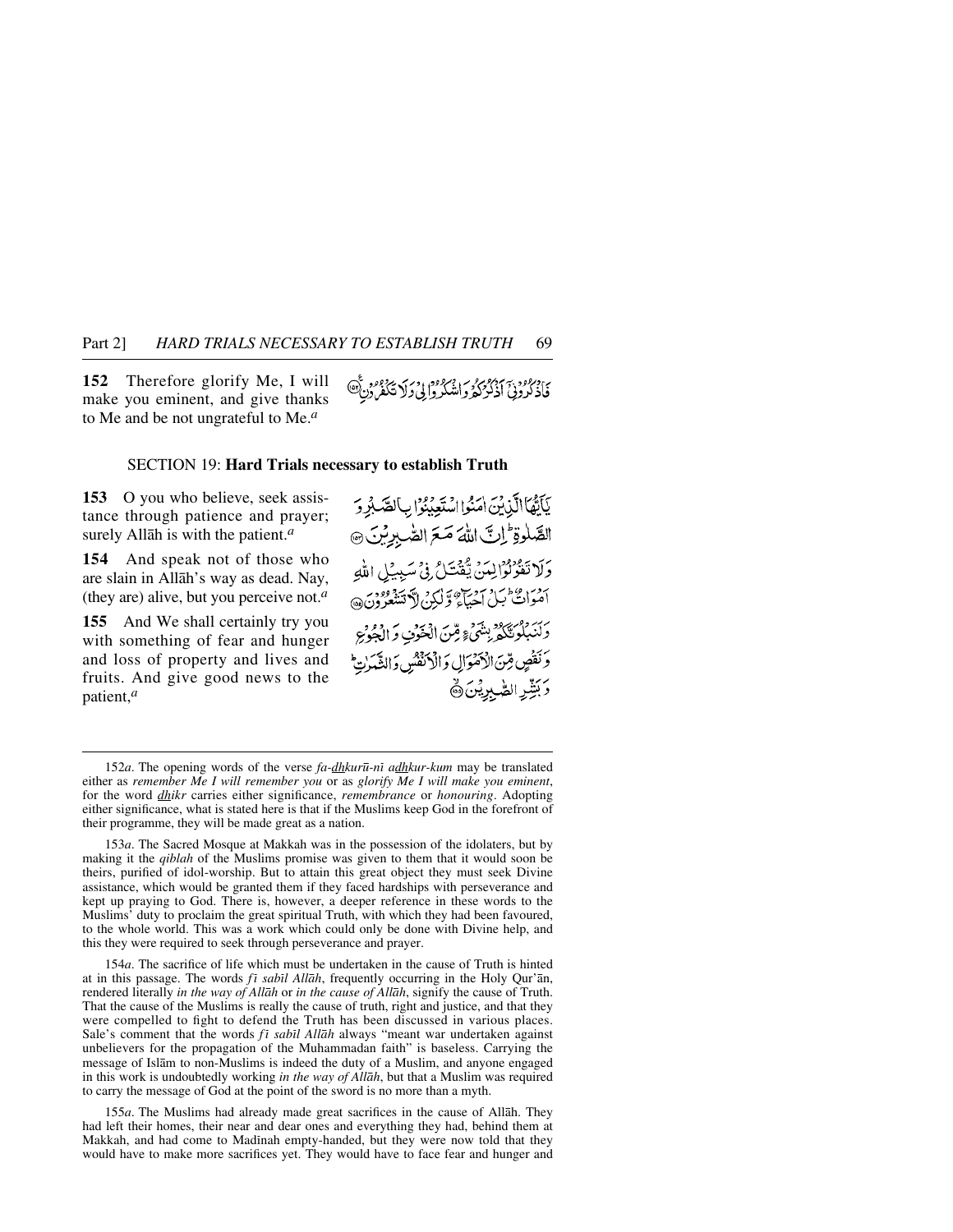**156** Who, when a misfortune befalls them, say: Surely we are Allåh's, and to Him we shall return.*<sup>a</sup>*

**157** Those are they on whom are blessings and mercy from their Lord; and those are the followers of the right course.

**158** The Safa and the Marwah are truly among the signs of Allåh;*<sup>a</sup>* so whoever makes a pilgrimage to the House or pays a visit (to it), there is no blame on him if he goes round them.*<sup>b</sup>* And whoever does good spontaneously — surely Allåh is Bountiful in rewarding, Knowing.

**159** Those who conceal the clear proofs and the guidance that We revealed after We have made it clear in the Book for men, these it is whom

الَّذِينَ إِذَاآَهَا بَعْهُمْ مُّصِيْبَةٌ "قَالَوْالِنَّا لِلَّهِ وَإِنَّآَ إِلَيْكَ سُجِعُوْنَ ۞ أُولِّيكَ عَلَيْهِمْ صَلَوٰتٌ مِّنْ رَّبِّهِمْ وَرَحِمَةٌ رَ أُولَيْكَ هُهُ الْمُهْتَدُونَ @ إِنَّ الصَّفَادَ الْمَرْدِيِّ مِنْ شَعَالِبِهِ اللَّهِ فَمَنْ حَةً الْبَيْتَ أَوِاعْتَنِهَرَ فَبَلَاحُنَاحَ عَلَيْكَ أَنْ

يَطَّوَنَ بِهِمَأْ وَمَنْ تَطَوَّعَ خَيْرًا فَانَّ اللَّهَ شاكرٌ عَلْبُهُ ٰ ۞

إِنَّ الَّذِينَ يَكْتَبُونَ مَآ الزِّلْيَامِنَ الْبَدِّينَ وَالْمِثْيُنِي مِنْيَ بَعْيِدِ مَا يَدَّنَّهُ لِلدَّبَاسِ فِي

156*a*. This is the true expression of a Muslim's resignation under trials: *We are Allåh's and to Him we shall return*. He resigns himself to the will of God so thoroughly that no trial or misfortune can disturb the course of his life, which has a much higher goal before it than mere comfort. Come what may, the contentment of his mind is never lost.

158*a*. The *Şafā* and the *Marwah* are two mountains near Makkah. They were the scene of Hagar's running to and fro in quest of water when left alone with Ishmael in the wilderness. These two mountains now serve as two monuments of the reward which patience brought, and it is as a memorial to Hagar's patience that they are now gone round by the pilgrims.

158*b*. On the Şafā was an idol called Usaf, and on the Marwah one called Na'ilah, which the pilgrims touched in the days of ignorance, and hence the apprehensions of the Muslims in going round them (IJ). "The people of Madinah were averse to going round the Şafā and the Marwah", though no reason for their aversion is given  $(B. 65: ii, 21)$ . The concluding portion of the verse again generalizes the subject. The suffering which a man has to endure in the doing of good is not left unrewarded, for Allåh is Bountiful in rewarding. In these words the Muslims are in fact exhorted to prepare themselves for enduring sufferings to establish Truth, being at the same time told that they will be amply rewarded for their sacrifices.

all kinds of losses, even death itself. If they bore all these sufferings with steadfastness, they would have a great future, of which the good news is given to them beforehand.

That those who sacrifice their lives in the cause of Truth never die is a truth which is generally recognized. As truth lives and falsehood must die, so those who make the triumph of Truth the object of their lives do not die, even though they are slain in the cause of Truth. Or those who have sacrificed their lives in the cause of Truth gain the life eternal, while the dead are really those who are dead in ignorance.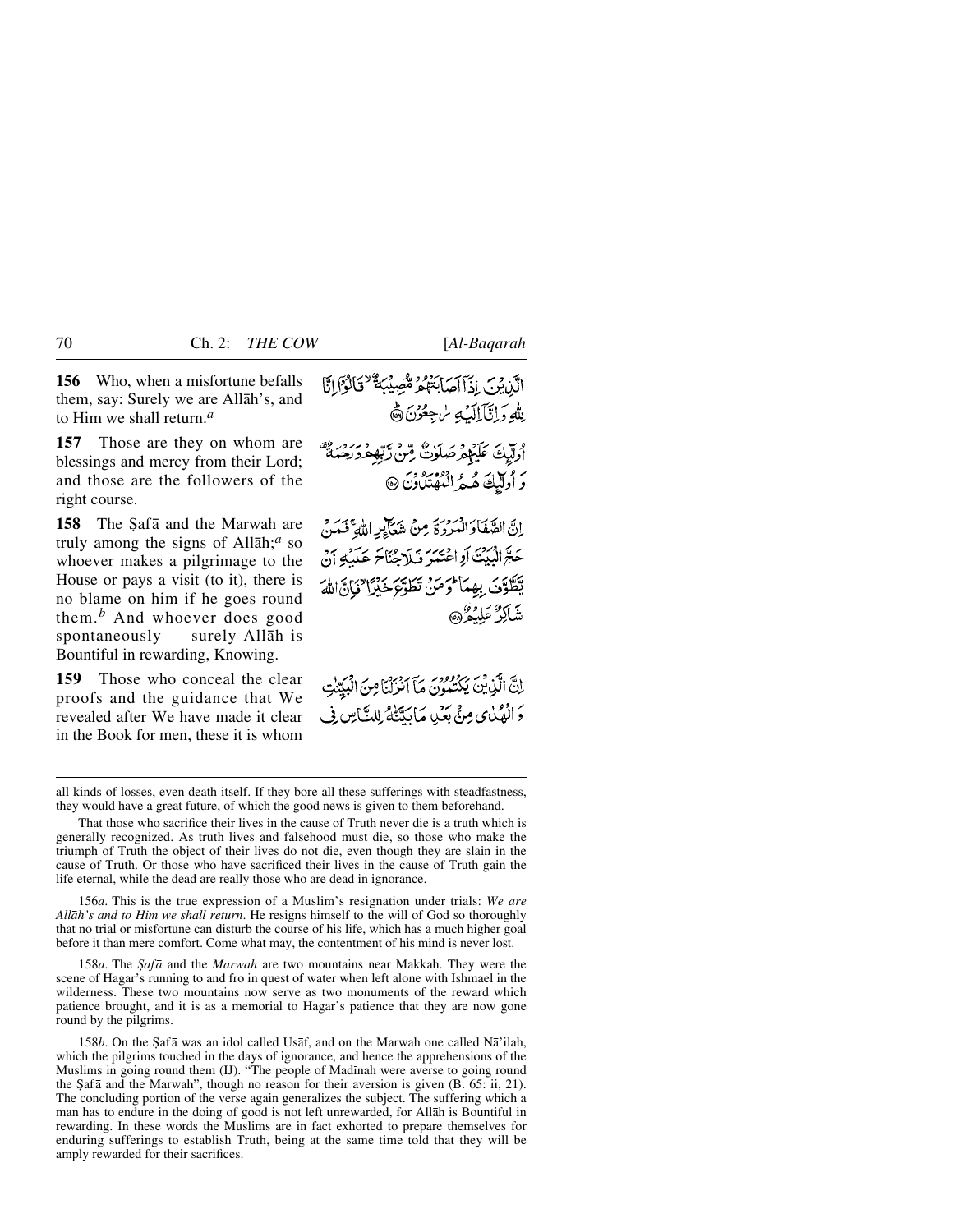Allåh curses, and those who curse, curse them (too).*<sup>a</sup>*

**160** Except those who repent and amend and make manifest (the truth), these it is to whom I turn (mercifully); and I am the Oft-returning (to mercy), the Merciful.

**161** Those who disbelieve and die while they are disbelievers, these it is on whom is the curse of Allåh and the angels and men, of all (of them):*<sup>a</sup>*

**162** Abiding therein; their chastisement shall not be lightened nor shall they be given respite.

**163** And your God is one God; there is no God but He! He is the Beneficent, the Merciful.*<sup>a</sup>*

```
الْكِتْبُ أُولَيْكَ يَلْعَنّْهُوَاللَّهُ وَيَلْعَنَّهُمُ اللَّغِيْوَنَ ﴾<br>الْكِتْبُ أُولَيْكَ يَلْعَنّْهُوَاللَّهُ وَيَلْعَنَّهُمُ اللَّغِيْوَنَ ﴾
 اللَّا الَّذِينَ تَأْبُوْا وَآصَلَحُوا وَبِيَّةً إِذَا دَلِيَكَ
ابْوْبُ عَلَيْهِمْ ۚ وَإِيَّاالتَّوَّابُ الرَّحِيْمُرُ ۞
```
إِنَّ الَّذِينَ كَفَرُوا وَمَأْتُوا وَهُوَ كُمَّامٌ أُولَيْكَ عَلَيْهِمْ لِعَنْدَ اللَّهِ وَالْمَلَيْكَةِ وَالنَّاسِ الْجَمْعِيْنَ ۖ

خلدين فيهاكر يحقق عنده العبدان دَ لَا هُمْرُ بُنْظَرُدْنَ۞

دَا الْمُعْدَانِ وَالْحِينَ لَاَ اللَّهَ الرَّهُ الرَّحْسَنُ

For the meaning of *la'nat*, or *curse*, see 88*b*. The reference in *those who curse* seems to be to Moses and the Israelite prophets: "But it shall come to pass, if thou wilt not hearken unto the voice of the Lord thy God, to observe to do all His commandments and His statutes which I command thee this day, that all these curses shall come upon thee and overtake thee: cursed shalt thou be in the city and cursed shalt thou be in the field, cursed shall be thy basket and thy store. Cursed shall be the fruit of thy body, and the fruit of thy land, the increase of thy kine and the flocks of thy sheep. Cursed shalt thou be when thou comest in, and cursed shalt thou be when thou goest out" (Deut. 28:15–19). After enumerating the curses of the Lord, His sending upon them "cursing, vexation, and rebuke", His making the pestilence "cleave" to them, His smiting them with "a consumption, and with a fever, and with an inflammation, and with an extreme burning, and with the sword, and with blasting ... and the botch of Egypt ... and madness and blindness", the curses of men are thus spoken of: "Thou shalt go out one way against them and flee seven ways before them", "thou shalt be only oppressed and spoiled evermore", "thou shalt betroth a wife, and another man shall lie with her: thou shalt build a house, and thou shalt not dwell therein", "thy sons and thy daughters shall be given unto another people ... the fruit of thy land and all thy labours shall a nation which thou knowest not eat up; and thou shalt be only oppressed and crushed always" (Deut. 28:20–68).

161*a*. This verse continues the subject-matter of v. 159, the disbelievers spoken of here being those who hide the truth. The curse of God stands for their estrangement from God, the curse of the angels signifies their loss of all incentive to good and noble deeds, and the curse of men signifies their subjugation to other people.

163*a*. The mention of Divine Unity in this, the concluding verse of the section, is to show that it was for this object that the trials and privations spoken of in this section

<sup>159</sup>*a*. As against those who willingly endure all kinds of sufferings in the cause of truth, the Qur'ån now speaks of people who hide the truth, i.e., they neither act according to it, nor do they carry the message to others. Though speaking of the Jews, the words convey a warning to the Muslims.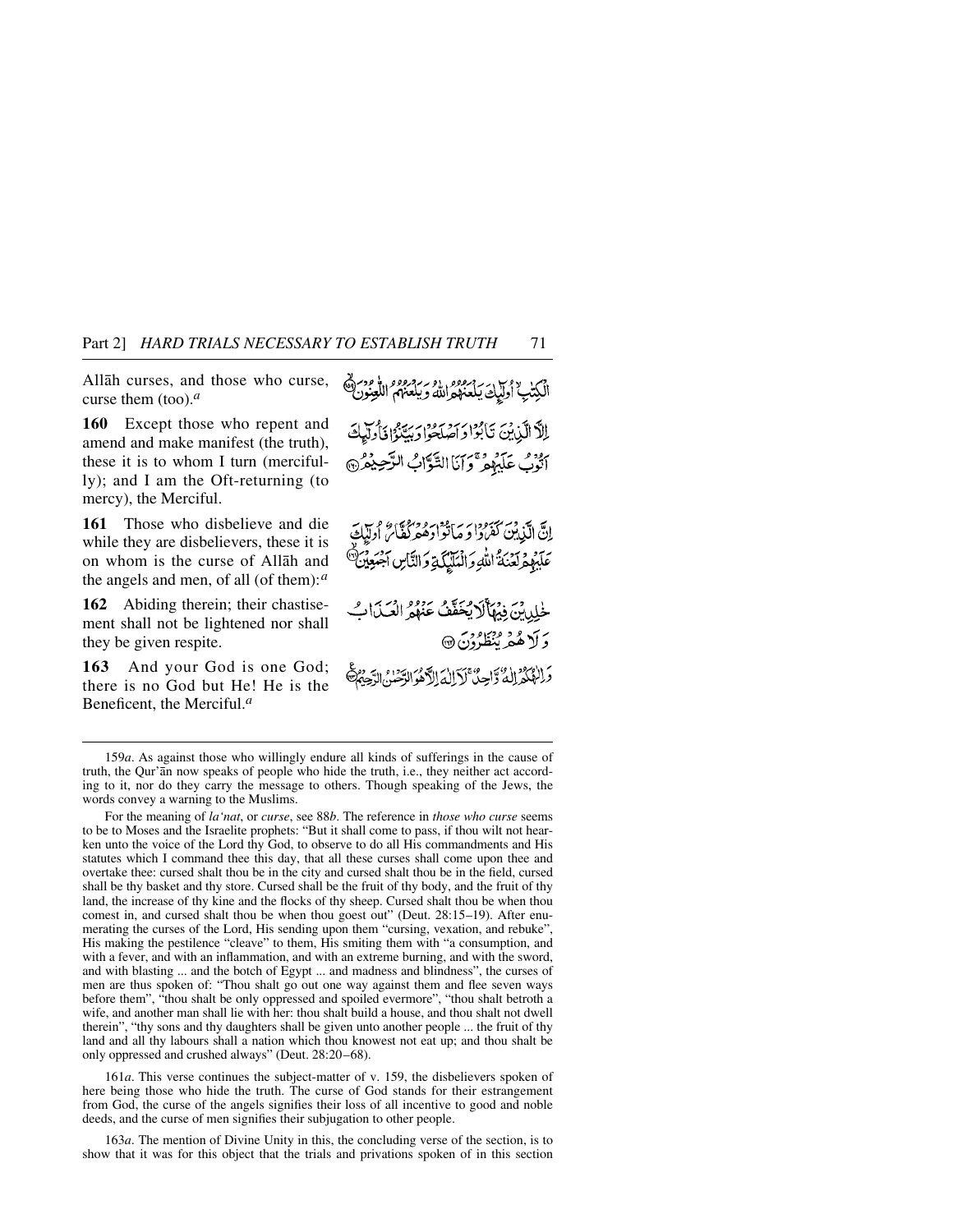# SECTION 20: **Unity must prevail**

**164** In the creation of the heavens and the earth, and the alternation of night and day, and the ships that run in the sea with that which profits men, and the water that Allåh sends down from the sky, then gives life therewith to the earth after its death and spreads in it all (kinds of) animals, and the changing of the winds and the clouds made subservient between heaven and earth, there are surely signs for a people who understand.*<sup>a</sup>*

**165** Yet there are some men who take for themselves objects of worship besides Allåh,*<sup>a</sup>* whom they love as they should love Allåh. And those who believe are stronger in (their) love for Allåh.*<sup>b</sup>* And O that the wrongdoers had seen, when they see the chastisement, that power is wholly Allåh's, and that Allåh is Severe in chastising!

**166** When those who were followed renounce those who followed إِنَّ فِي خَلْقِ السَّمْوٰتِ وَ الْأَكْرَضِ وَاخْتِلَافِ الَّبَيْلِ وَالتَّهَايِّ وَالْفُلْكِ الَّتِيُّ تَجْرِئُ فِي الْبَحْرِ بِمَا يَنْفَعُ النَّاسَ وَ مَآانَزِلَ اللَّهُ مِنَ السَّمَاءِ مِنْ مَّآءٍ فَأَحْيَابِهِ الْآَرَةِ بِرْيَنِ مَرْتِهَا دَبِتٌ فِيُهَا مِنْ كُلِّ دَابِّيَتِ دَّ تَصَرِّيْفِ الرِّيْجِ وَالسَّحَابِ الْمُسَخَّرِبَ السَّكَاءِ وَ الْأَرْضِ لَأَيْتِ لِّقَوْمٍ يَّعْفِلُوْنَ،

وَمِنَ النَّاسِ مَنْ يَتَّخِذُ مِنْ دُونِ اللَّهِ أنَّدَادًا يُجِبُّرُنَّهُ مِرْكَّحِبِّ اللَّهِ ۖ وَ الَّذِينَ ن وسر رو و سي الله اس در<br>امنواانشا جُبّا لِللهِ ولويوي الّيابينَ طَلَّمُوَٓا إِذْ يَرَوْرَ الْعَدَابِ ۗ إِنَّ الْقُوَّةَ لِلَّهِ جَمِيعًا وَّ آنَّ اللَّهَ شَدِيدًا الْعَذَابِ @

إِذْ تَبَرَّآ الَّذِينَ اتَّبُعُوْامِنَ الَّذِينَ اتَّبَعُوا

were to be undergone. The ultimate triumph of Divine Unity is spoken of in the next section.

164*a*. The unity of Allåh is declared by the whole of nature, and being such a clear doctrine, must no doubt at last prevail over idolatry and polytheism of every kind. Not only did Arabia witness the truth of this thirteen hundred years ago, but even today we see that, as man is freed from the trammels of prejudice, he realizes the truth of Divine Unity more and more. The uniformity that is clearly observed in the diversity of nature is constantly appealed to in the Qur'ån as a sign of the Unity of the Maker.

165*a*. The objects of worship here referred to may include idols, but the reference is apparently to the leaders who lead their followers into evil. This is made plain by the verses that follow, where "those who were followed", i.e. *the leaders*, renounce those who followed them.

165*b*. While Allåh's love for His creatures is the ever-recurring theme that finds expression in the Holy Qur'ån, the believer's love for Allåh, or absolute submission to the Divine Being, is here declared to be stronger than all other ties of love and friendship, including that which unites a man to his idols or other false deities.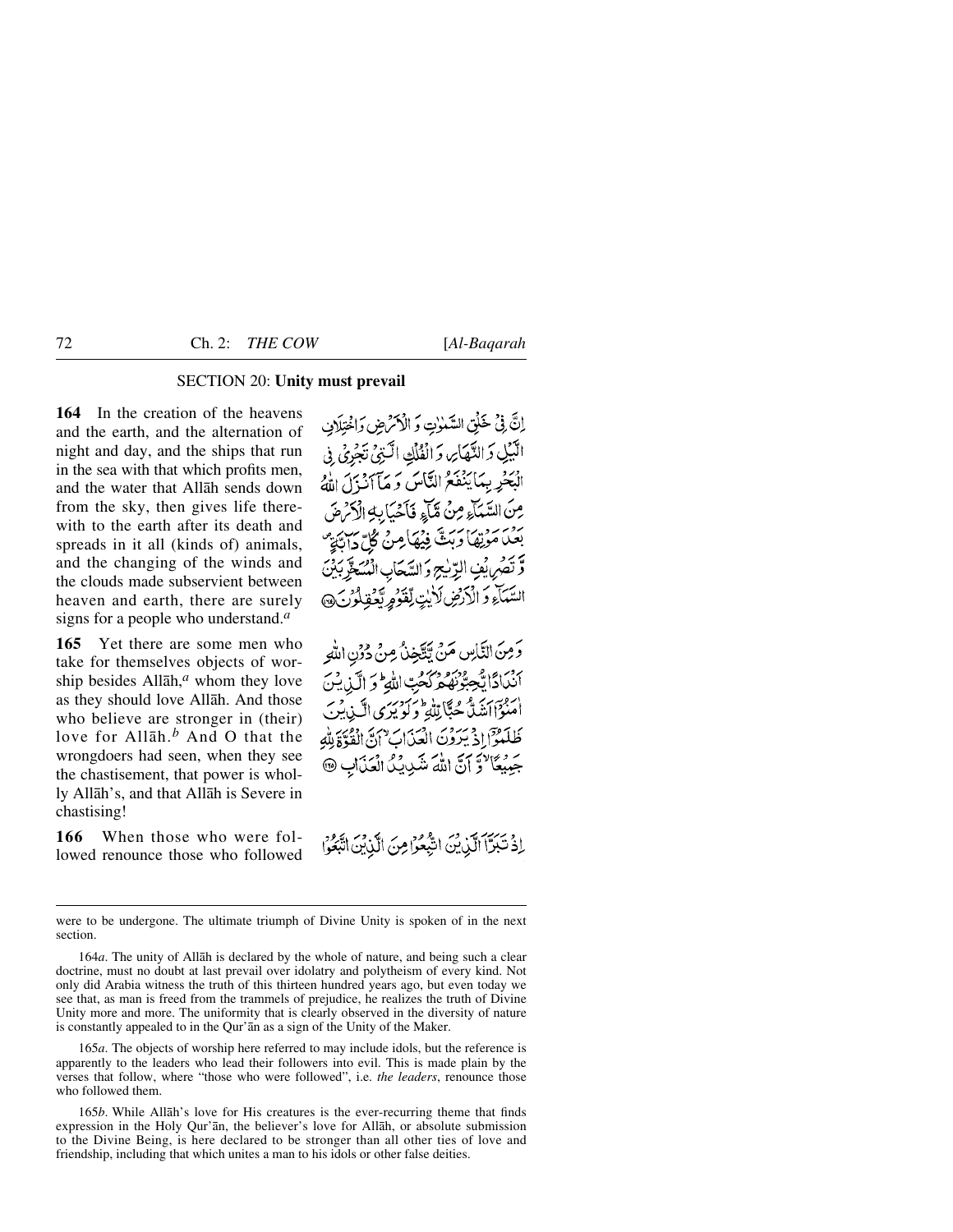(them), and they see the chastisement and their ties are cut asunder.

**167** And those who followed will say: If we could but return, we would renounce them as they have renounced us. Thus will Allåh show them their deeds to be intense regret to them, and they will not escape from the Fire.*<sup>a</sup>*

### SECTION 21: **Prohibited Foods**

**168** O men, eat the lawful and good things from what is in the earth, and follow not the footsteps of the devil. Surely he is an open enemy to you.*<sup>a</sup>*

**169** He enjoins on you only evil and indecency, and that you speak against Allåh what you know not.

**170** And when it is said to them, Follow what Allåh has revealed, they

Secondly, by adding the injunction *follow not the footsteps of the devil*, the real object of the prohibition is made plain. The Holy Qur'ån recognizes some sort of relation between the physical and the spiritual conditions of man. There is not the least doubt that food plays an important part in the formation of character, and the heart and the brain powers are clearly affected by the quality of food. The same law is seen working in the whole of the animal kingdom. As the Holy Qur'ån is meant for all stages of the development of human society, it contains rules and regulations for the betterment of the physical as well as the moral and the spiritual conditions of man.

نَأَتْمَا النَّاسُ كُلُوْا مِتَأَنِي الْأَكْرَضِ حَلَلاً كَلِيِّئَائِ وَّلَا تَتَبِّعُوْا جُطُوتِ الشَّبْطُنِ ۖ اِنَّةُ لَكُمْ عَلَّاً مُّبِيْنٌ @ إِنَّمَا يَأْمُرُكُمْ بِالسَّوِّءِ وَالْفَحْشَاءِ وَأَنْ تَقْدُلُوْاعَلَى اللَّهِ مَا لَا نَعْلَمْوُنَ ۞ وَ إِذَا قِيَلَ لَهُمُ اتَّبِعُوْا مَآ اَنْزَلَ اللَّهُ قَالُوْا

بر دبر دبر به سرس برسد و به دبر برسان<br>وبرادا العبداب و تقطعت به د انسباب

وَقَالَ الَّذِينَ اتَّبَعُوْا لَوْ أَنَّ لَنَاكُرٌةً فَنُتَبَرٌّا عِنْهُمْ كَمَا تَبَرَّوُ وَإِمِنَّا لَكَنْ لِكَ يُرِيْهِمُ اللَّهُ برو برود بر<br>اعتالهوحسن عليهم وماههريجنيرچين مِنَ التَّاسِ هَا

<sup>167</sup>*a*. The mutual renouncement of the leaders and their followers takes place sometimes in this very life. It should also be noted that it is the *intense regret* for the evil deeds done, here described as being the *Fire*, from which there is no escape.

<sup>168</sup>*a*. The fundamental principle of faith, Divine Unity, having been discussed at full length, certain secondary rules and regulations are now considered, and among these the subject of prohibited foods is introduced first with a twofold object. In the first place it enjoins that only lawful and good things should be eaten. The lawful things are not only those which the law has not declared to be forbidden, but even unforbidden things become unlawful if they are acquired unlawfully, by theft, robbery, cheating, bribery, etc. The Israelites stood in special need of being reminded of this, for while they laid too much stress upon the ceremonies of religion, they were utterly indifferent to internal purity, and they would make a show of utter abhorrence to forbidden things but gladly devoured what was unlawfully acquired, a practice of which they are elsewhere condemned in plain words: "Why do not the rabbis and the doctors of law prohibit them from their sinful utterances and their devouring unlawful gain?" (5:63).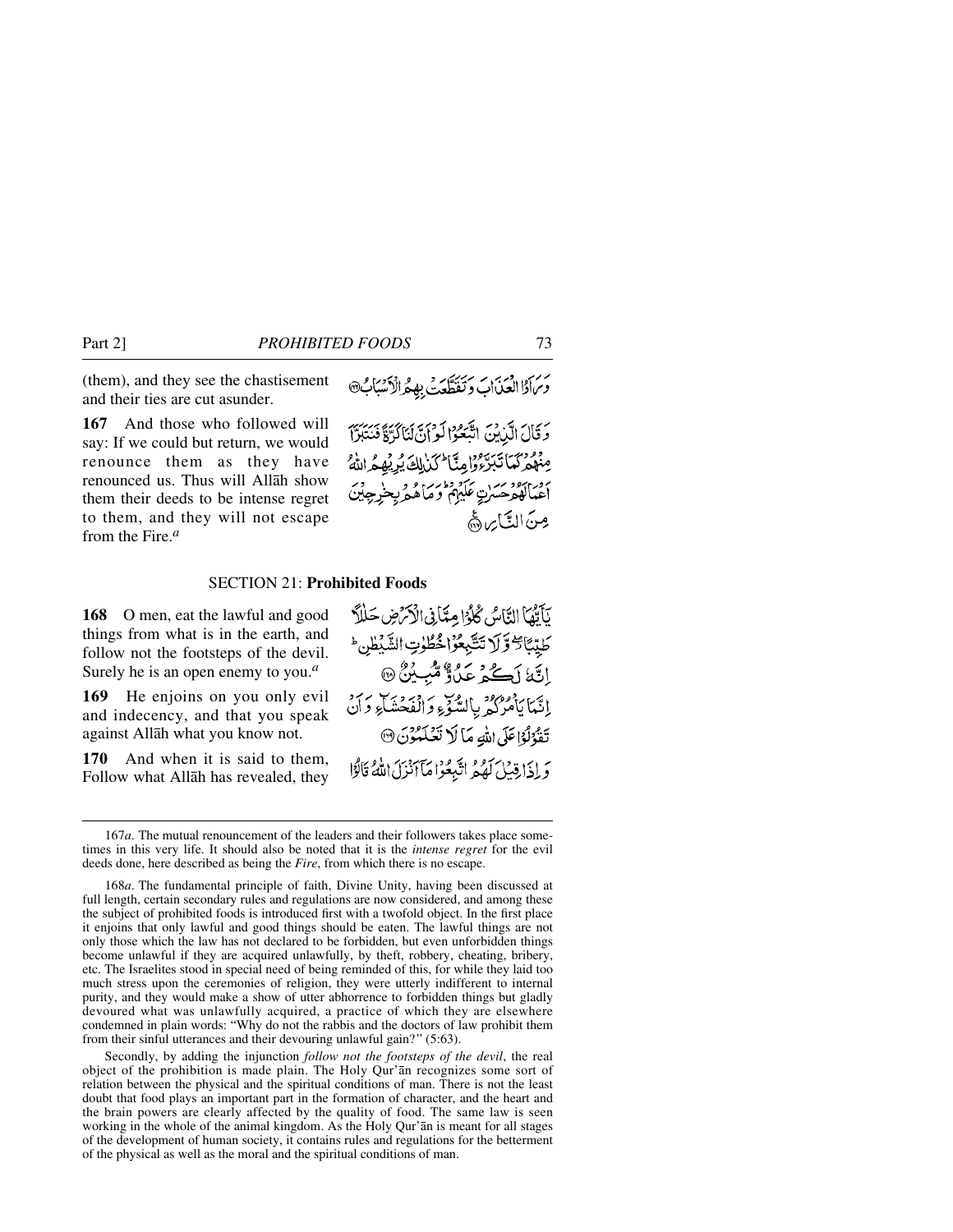say: Nay, we follow that wherein we found our fathers. What! Even though their fathers had no sense at all, nor did they follow the right way.

**171** And the parable of those who disbelieve is as the parable of one who calls out to that which hears no more than a call and a cry. Deaf, dumb, blind, so they have no sense.*<sup>a</sup>*

**172** O you who believe, eat of the good things that We have provided you with, and give thanks to Allåh if He it is Whom you serve.*<sup>a</sup>*

**173** He has forbidden you only what dies of itself, and blood, and the flesh of swine, and that over which any other (name) than (that of) Allåh has been invoked.*<sup>a</sup>* Then whoever is driven by necessity, not desiring, nor exceeding the limit, no sin is upon him. Surely Allåh is Forgiving, Merciful.*<sup>b</sup>*

بَلْ نَتَيْبِعُ مَآ ٱلۡفَبَنَاعَلَيۡهِ اٰيَٰٓآءَكَآ ٗ أَوَلَوۡ كَانَ اٰبَأَدُّهُمۡ لَا يَعۡقِلُونَ شَبۡئًاۚ وَلَا يَعۡسُونَ وَ مَثَلُ الَّذِينَ كَفَرُوا كَمَنَلِ الَّذِي يَغِنُّ بِعَالَا يَسْبَعُ الدَّدْعَآءَ وَّيْدَمَآ صَفَّهُ نَكْفَهُ عُنِيٌّ فَهُدْ لَا يَعْقِلُونَ® يَأَيُّهَا الَّذِينَ امْنُوا كُلُوَّا مِنْ طَيِّبْتِ مَارَزْقَنَّهُمْ وَاشْکُرُوْالِلَّهِ إِنْ کُنْنَهْرِ إِيَّاهُ نَعِبُدُوْنَ ۞ إِنَّمَا حَيَّ مَر عَلَيْكُمُ الْعَيْنَةَ وَالدَّهْرَ وَلَحْيَدَ الَّخِنْزِ بِرِ دَمَّآ أَهِلَّ بِهِ لِغَيْرِ اللَّهِ ۚ نَعَسَ افراد عبر بَاغِ وَلَا عَادِ فَلاَ إِنْهُمْ عَلَيْهِ ۖ ات الله عفومر آجسده من .<br>إِنَّ اللهُ عَفُومٍ آجِسِدَهُ (%

172*a*. The injunction to eat of the *good things* is directed against the use of things which are injurious to health, though they may not be forbidden by law.

173*a*. That which dies of itself and that which was torn by beasts was forbidden by the law of Moses also (Lev. 17:15); so was blood (Lev. 7:26); and the flesh of swine (Lev. 11:7). The Jews held the swine in great detestation, and the mention of the animal in the Gospels shows that Jesus Christ held it in equal abhorrence, which proves that he too regarded the animal as impure. Neither does he appear to have broken the Jewish law in this respect.

The commentators are of the opinion that the reference in *that over which any other name than that of Allåh has been invoked* is to *the animals slaughtered by the worshippers of idols, which they used to slaughter as offerings to their idols* (Rz), or to *that over which the name of an idol is invoked at the time of its slaughter* (Bd), for among the Arabs the practice was that animals were slaughtered in the name of an idol. But the statement made in the Holy Qur'ån is general, and the invocation of any name other than that of Allåh makes the animal slaughtered unlawful.

173*b*. *Ghaira bågh-in* signifies *not desiring to eat it for the sake of enjoyment, lå 'åd-in* means *not exceeding the bare limit of want*.

<sup>171</sup>*a*. The Prophet is likened to the crier who calls out, but the disbelievers are deaf to reason, and are like cattle which only hear the cry of the driver, but do not understand the meaning of what he says. This is in accordance with what is said in the previous verse. Some commentators are of the opinion that the crier is the disbeliever, who cries for help or guidance to his false gods, who do not know what he says. But these false gods do not hear even the cry, and hence the words cannot apply to them.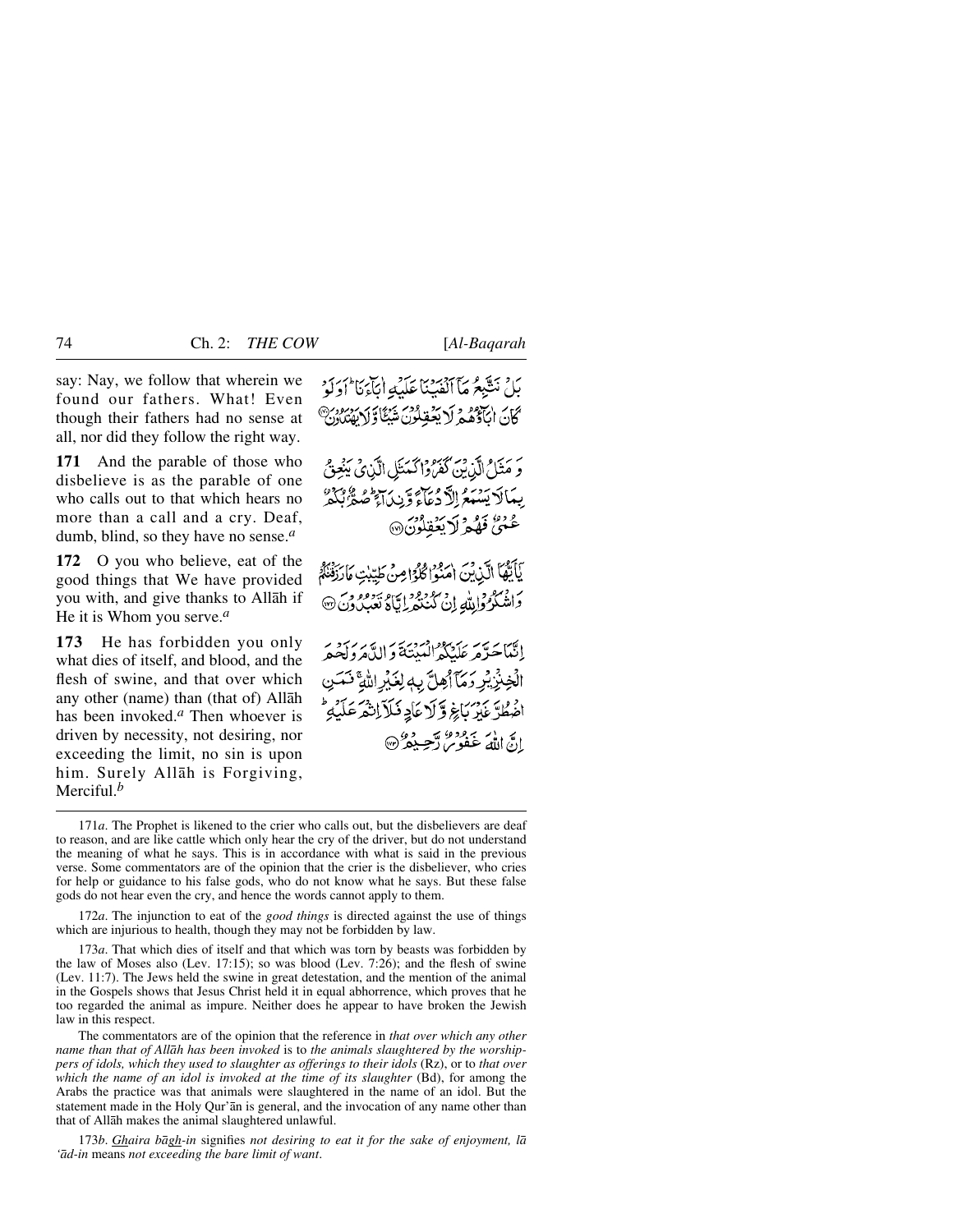**174** Those who conceal aught of the Book that Allåh has revealed and take for it a small price, they eat nothing but fire into their bellies,*<sup>a</sup>* and Allåh will not speak to them on the day of Resurrection, nor will He purify them; and for them is a painful chastisement.

**175** Those are they who buy error for guidance and chastisement for forgiveness; how bold they are to challenge the Fire!

**176** That is because Allåh has revealed the Book with truth. And surely those who disagree about the Book go far in opposition.*<sup>a</sup>*

إِنَّ الَّذِينَ يَكْتُبُونَ مَآ أَنْزِلَ اللَّهُ مِنَ الْكِتْبِ وَيَشْتَرُونَ بِهِ تَمَنَّاْتَلِيْلًا لِهُوَّلِيْكَ مَا بَأَكْلُوْنَ فِي بُطُوْنِهِ مِهِ اللَّاالِثَارَ وَلَا يُجَلِّهُ الأو بردير القبيكةِ وَلا يُزْرِكُمْهُمْ وَلَهُمْ عَلَالٌ إِنَّ كَمَاتٍ

أوليكَ الَّذِينَ اشْتَرَوْا الصَّلَامَةَ بِالْمُكْسَى والعَيْابَ بِالْمُغَفِّرَةِ مَحْمَداً مُهْدِهِ عَلَى النَّادِرِ @

دٰلِكَ بِأَنَّ اللَّهَ نَزَّلَ الْكِتِبَ بِالْحَقِّ وَ إِنَّ الَّذِينَ اخْتَلَفُوْافِى الْكِتْبِ لَفِي شِقَانِ بَعِيْهِ هَ

لَيْسَ الْبَرِّ أَنْ تُوَلَّوْا وُجُوهَكُمْ قِبَلَ الْمَشْرِقِ وَ الْمَغْرِبِ وَلَكِنَّ الْبِدَّ مَنْ اٰمَنَ بِاَلِلَّهِ وَالْبَوِّمِ

# SECTION 22: **Retaliation and Bequests**

**177** It is not righteousness that you turn your faces towards the East and the West,*<sup>a</sup>* but righteous is the one who believes in Allåh, and the Last

<sup>174</sup>*a*. The physical and the spiritual are beautifully welded together in the Holy Qur'ån. The prohibition to eat certain impure or injurious foods is followed by a warning against the *eating of fire*, and thus the connection is established. Caution is always given lest too much stress should be laid upon the outward ceremonial of the law. Here we are told that even more dangerous than the prohibited foods is the eating of fire, which means the concealing of what is revealed in the Book. The concealment in this case means *not acting upon the teaching of the Book*. Though the Jews may serve as an example, the Muslims are equally warned of the danger of being strict in external acts of purity while neglecting internal purity.

<sup>176</sup>*a*. By *those who disagree about the Book* are meant people who accept one part of the Divine Revelation and reject the other, as the Jews and the Christians did, the Book in this case standing for the whole of the Divine Revelation which is accepted by the Muslims only. Or, the Book stands for the Qur'ån, and their disagreement means their rejection of it. The words may, however, be also translated as meaning *those who go against the Book.*

<sup>177</sup>*a*. While discussing the subject of minor details of the law, a warning is given to the Muslims that they should not fall into the error into which the previous people fell, who sacrificed the spirit of religion for the outward ceremonial. The essence of religion, we are here told, is faith in God and benevolence towards men. The turning of the face to the East and the West refers to the outward act of facing a certain direction when saying prayers. This, though necessary, should not be taken as the real object of prayer, which is in fact meant to enable one to hold communion with the Divine Being and to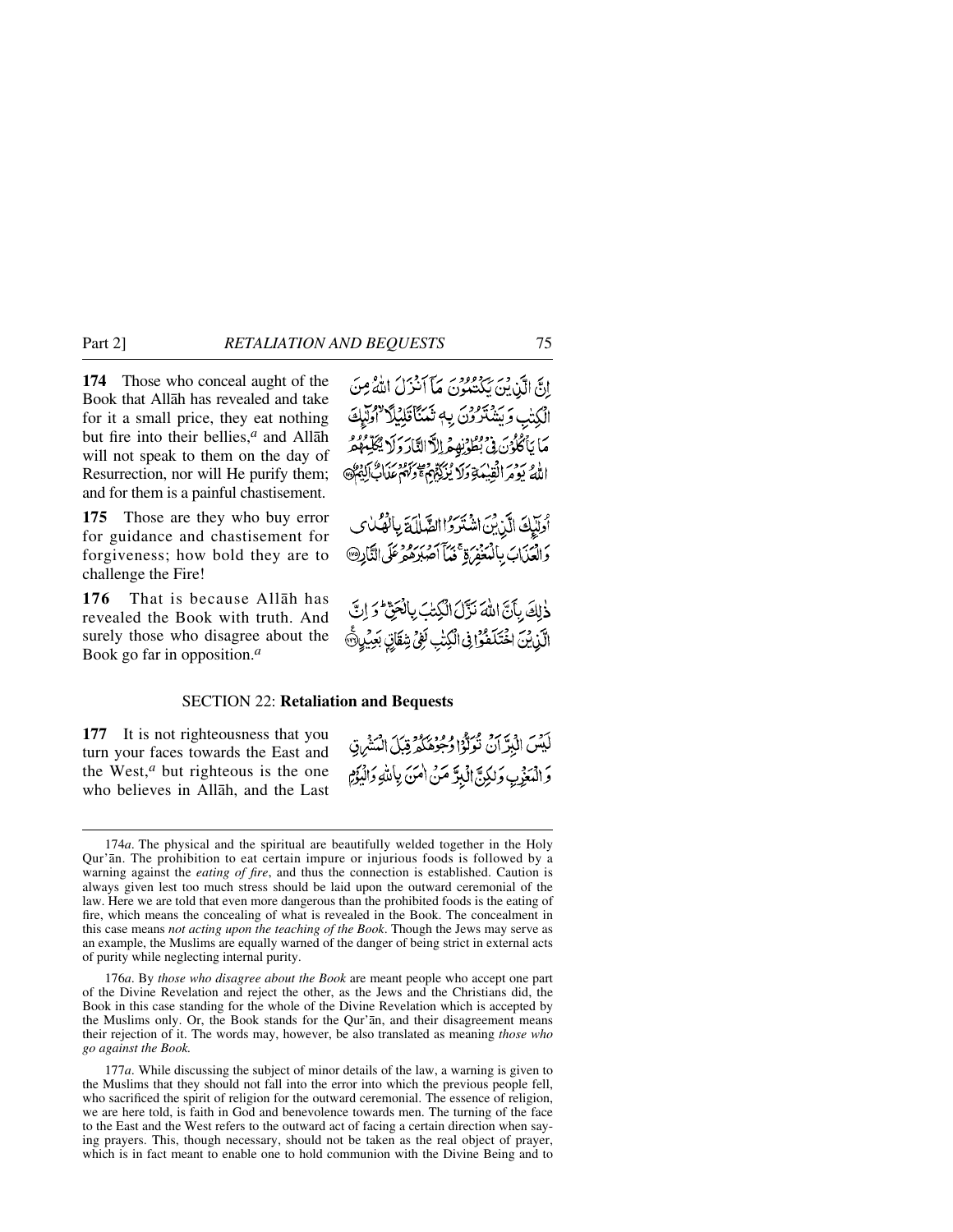Day, and the angels*<sup>b</sup>* and the Book*<sup>c</sup>* and the prophets, and gives away wealth out of love for Him*<sup>d</sup>* to the near of kin and the orphans and the needy and the wayfarer and to those who ask and to set slaves free*<sup>e</sup>* and keeps up prayer and pays the poorrate; and the performers of their promise when they make a promise, $f$  الْأَخِرِ وَالْمَلَيْكَةِ وَالْكِتْبِ وَالنَّبِيِّنَ وَالْ الْمَالَ عَلَى حُبِّهٖ ذَوِي الْقُرْبِي وَ الْيَتْمَىٰ وَ السكرين وَابنَ السَّبِيُلُ وَالسَّايِلِينَ وَبِي الِّ قَابِ ۚ وَ أَقَامَ الصَّلٰوةَ وَ أَتَى الزَّكْرَةُ وَ النونون بعقل هِ داذا عِهدا والطَّبِرِين

177*b*. A belief in angels, while hinted at in the opening verses of this chapter, is clearly spoken of here as one of the basic principles of Islåm. The belief in angels may not be as universal as a belief in the Divine Being, but it is accepted generally in all monotheistic religions. As in the case of all other principles of faith, Islåm has pointed out a certain significance underlying the belief in angels. Just as our physical faculties are not by themselves sufficient to enable us to attain any object in the physical world without the assistance of other agents — as, for instance, the eye cannot see unless there is light — so our spiritual powers cannot by themselves lead us to good or evil deeds, but here, too, intermediaries which have an existence independent of our internal spiritual powers are necessary to enable us to do good or evil deeds. Now, there are two attractions placed in man — the attraction to good or to rise up to higher spheres of virtue, and the attraction to evil or to stoop down to a kind of low, bestial life; but to bring these attractions into operation, external agencies are needed, as they are needed in the case of the physical powers of man. The external agency which brings the attraction to good into work is called an *angel*, and that which assists in the working of the attraction to evil is called the *devil*. If we respond to the attraction for good we are following the angel or the Holy Spirit, and if we respond to the attraction for evil we are following Satan. Our belief in angels carries, therefore, the significance that whenever we feel a tendency to do good we should at once obey that call and follow the inviter to good. That it does not simply mean that we should admit that there are angels is clear from the fact that not only are we not required to believe in devils, whose existence is as certain as that of the angels, but we are plainly told that we should disbelieve in the devils (v. 256). As a disbelief in the devil means that we should repel the attraction for evil, so a belief in angels means that we should follow the inviter to good.

177*c*. While a belief in all the prophets is stated to be necessary, *the Book* is spoken of in the singular. The Book therefore stands for Divine Revelation in general or the scriptures of all the prophets. Or, because the Qur'ån is a Book "wherein are (all) right books" (98:3), the Book might mean the Qur'ån.

177*d*. The love of Allåh is here, as in many other places in the Holy Qur'ån, stated to be the true incentive to all deeds of righteousness.

177*e*. *Riqåb* is the plural of *raqabah*, which literally signifies *a neck*, and then comes to signify by a synecdoche, *a slave*, or *a captive* (T, LL). Hence *fi-l-riqåb* means *ransoming of slaves*. The basis was thus laid down for the abolition of slavery.

177*f*, see next page.

imbue oneself with Divine morals as explained further on. But the words may also carry another significance. The Muslims were told again and again that all opposition to the Truth would ultimately fail and they would be masters of the land. But temporal greatness was not their real object. They may conquer Eastern and Western lands but their real aim was to attain righteousness and bring others to righteousness.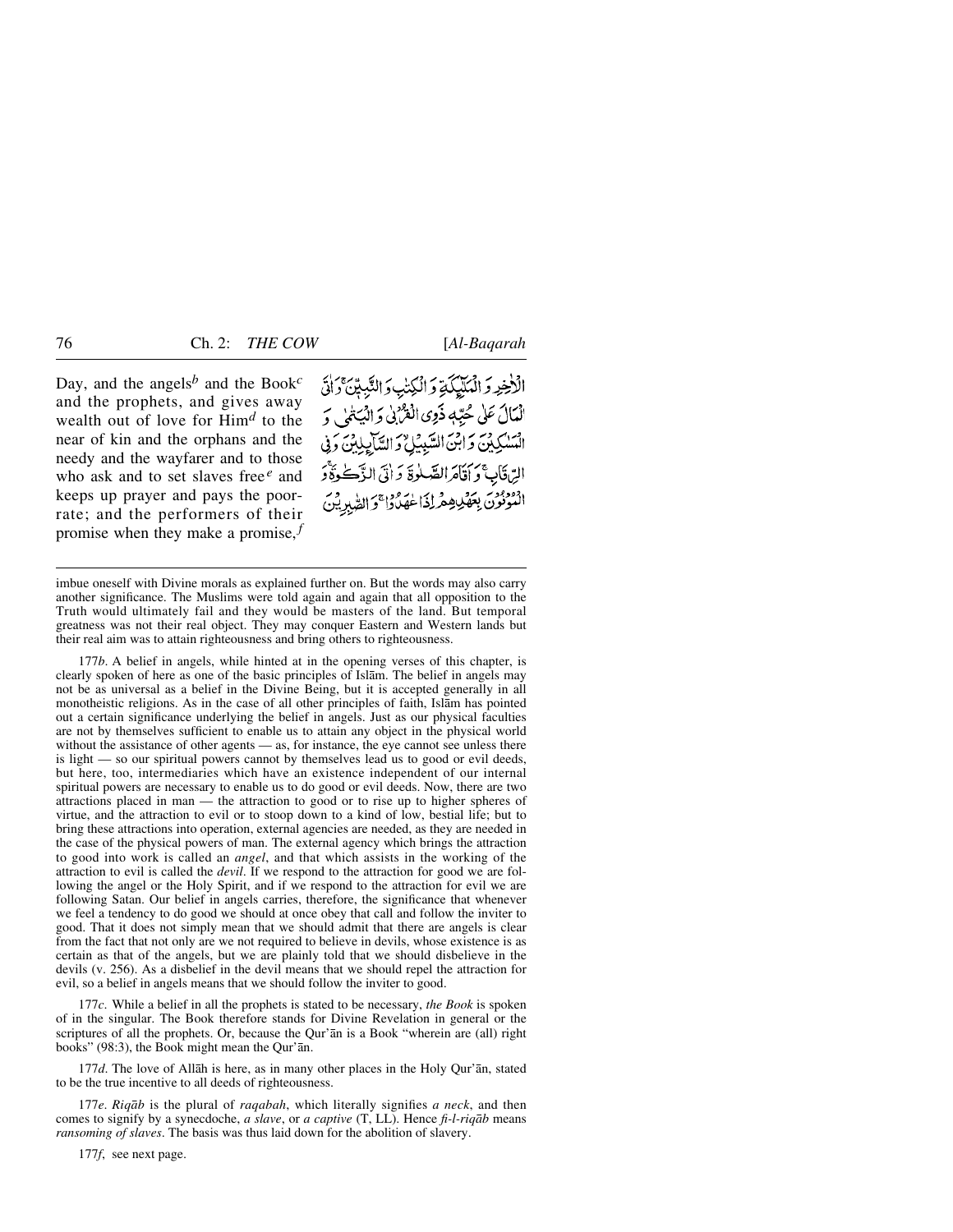and the patient in distress and affliction and in the time of conflict.*<sup>g</sup>* These are they who are truthful; and these are they who keep their duty.

**178** O you who believe, retaliation is prescribed for you in the matter of the slain: the free for the free, and the slave for the slave, and the female for the female.*<sup>a</sup>* But if remission is made to one by his (aggrieved) brother, prosecution (for blood-money) should be according to usage, and payment to him in a good manner.*<sup>b</sup>* This is an alleviation from your Lord and a mercy. Whoever exceeds the limit after this, will have a painful chastisement.

**179** And there is life for you in retaliation, O men of understanding,

فِی الْبَاْسَاءِ وَ الضَّدَّاءِ وَحِینَ الْبَاْسِ أُولِّیاتَ الَّذِينَ صَدَقَوْاللَّهُ وَتَبَلِّعَهُ هُمُّ الْمُتَّقَوُّنَ @

يَأَيُّهَا الَّذِينَ امْنُوْا كُتِبَ عَلَيْكُمُ الْقِصَاصُ فِى الْقَتَلِىٰ ٱلْحُرِّ بِالْحُرِّ وَ الْعَبْلُ بِالْعَبَىٰ دَ الْأَدْنَٰتُي بِالْأَدْنُنِيُّ فَيَدَرْ عُفِيَ لَهُ مِنْ أَخِيبُهِ تَّنَبِي ﴿ فَأَنِّبَاءٌ ۚ بِالْمُعْرَوْبِ وَ رَبِّي إِبْرَ بِإِحْسَانٍ ۖ ذٰلِكَ تَخْفِيْفٌ قِنْ تَرَبِّكُمْ وَبِرَ مِنْ كَانَتِي اعْتَدٰى بَعْدَا ذٰلِكَ فَيَلَهُ عَذَابٌ ٱلْدَهُ

وَلَكُمْ فِي الْقِصَاصِ حَبِيقٌ تَأْوِلِي الْأَنْبَابِ

177*g*. In the concluding words of the verse, *the patient ... in the time of conflict*, there is a clear reference to the coming conflicts with the opponents of Islåm, ultimately leading to the triumph of Islåm over those who were bent upon extirpating it.

178*a*. The Jewish law of retaliation is greatly modified in Islåm, being limited only to cases of murder, while among the Jews it extended to all cases of grievous hurt. The words *retaliation is prescribed for you in the matter of the slain*, mean that the murderer should be put to death. After promulgating that law in general terms, the Qur'ån proceeds to describe a particular case, viz. that if a free man is the murderer, he himself is to be slain; if a slave is the murderer, that slave is to be executed; if a woman murdered a man, it was she that was to be put to death. The pre-Islåmic Arabs used in certain cases to insist, when the person killed was of noble descent, upon the execution of others besides the murderer; they were not content with the execution of the slave or the woman, if one of them happened to be the murderer. The Holy Qur'ån abolished this custom (AH, Rz).

178*b*. There may be circumstances which alleviate the guilt. In such cases the murderer may be made to pay a fine to the relatives of the murdered person. Such money is called *diyat* or *blood-money*. The reference to the alleviation of the guilt is plainly contained in the concluding words of the verse: *This is an alleviation from your Lord*. A comparison with 4:92 makes it clear that when homicide is not intentional, blood-money may be paid.

<sup>177</sup>*f*. The performance of promise on the part of individuals as well as of nations is one of the first essentials of the welfare of humanity, and hence the stress laid upon it by the Holy Qur'ån. Faithlessness to treaties and pledges on the part of nations has wrought the greatest havoc on humanity. Just as no society can prosper until its individual members are true to their mutual agreements and promises to each other, so humanity at large can never have peace unless the nations are true to their agreements.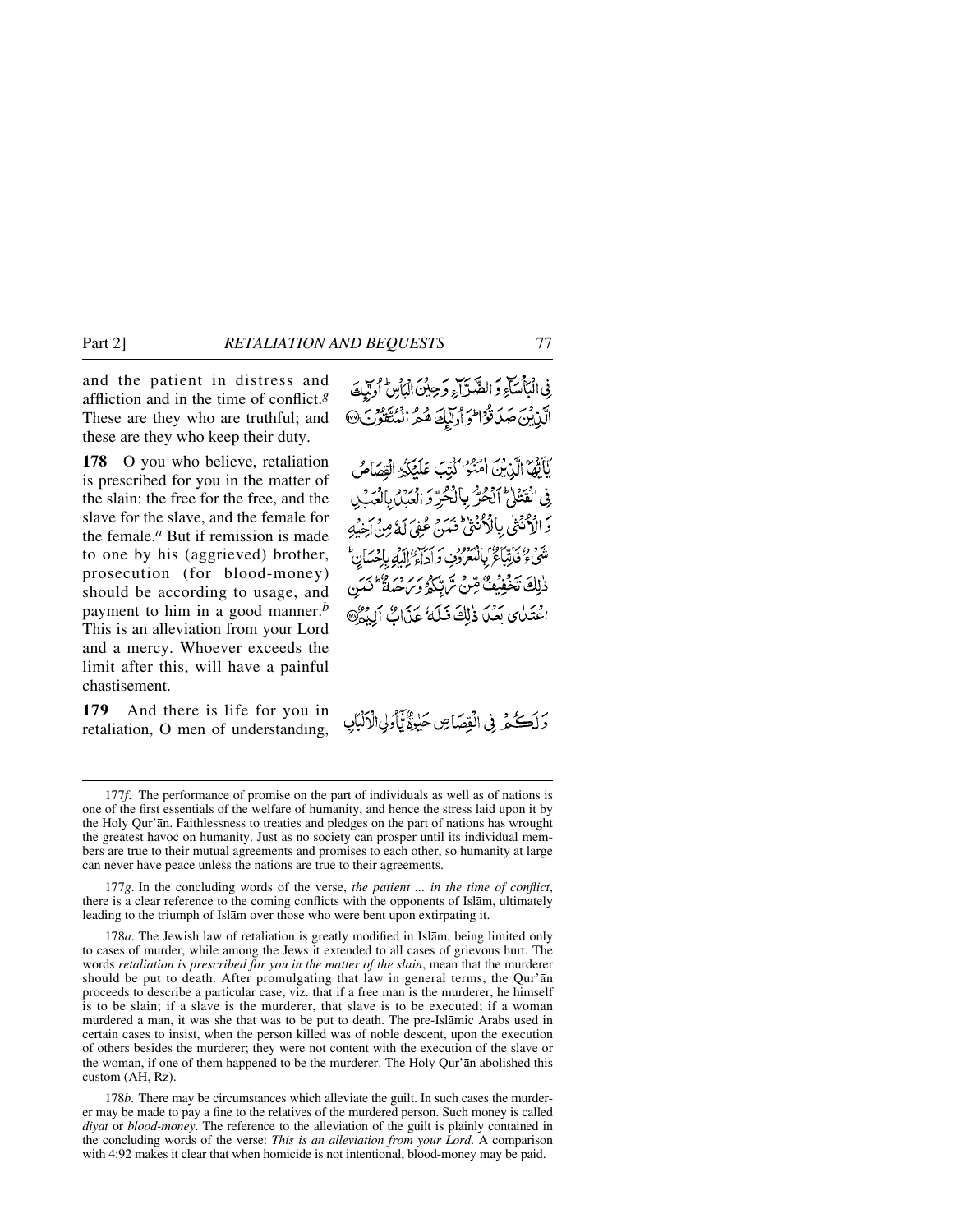that you may guard yourselves.*<sup>a</sup>*

**180** It is prescribed for you, when death approaches one of you, if he leaves behind wealth for parents and near relatives, to make a bequest in a kindly manner; it is incumbent upon the dutiful.*<sup>a</sup>*

كَعَلَّكُمُ تَتَّقُونَ® كَتِبَ عَلَيْكُمْ إِذَا حَصَرَ سِرْرُودِ إِنْهُ وَفِي ا دين سكورة التي الوسية الوالي بن والأديبين بِالْمُعَرُّونِ ۚ حَقَّاً عَلَى الْمُتَّقِينَ۞

179*a*. Life cannot be safe, we are here told, unless those who are guilty of homicide are sentenced to capital punishment.

180*a*. Some commentators hold the opinion that the direction to make a bequest, as contained in this verse, is abrogated by 4:11, which fixes the shares of the heirs of the deceased person. A perusal of that verse shows clearly that it recognizes the validity of any bequest that may have been made. As a further evidence that the law of making a bequest was not abrogated by 4:11, see 5:106 (the revelation of which is decidedly later than 4:11), where the calling of witnesses at the time of making a bequest is enjoined. In practice, however, traced to the Prophet himself, the right to make a will as regards one's property has been subject to the condition that not more than a third of the property shall be bequeathed, and that those who take as heirs shall not be entitled to take under the bequest. This is made clear in a hadith related by  $Sa'd$  ibn Abi Waqq $\bar{a}s$ : "The Messenger of Allåh used to visit me at Makkah, in the year of the Farewell Pilgrimage, on account of my illness which had become very severe. So I said: 'My illness has become very severe and I have much wealth, and there is none to inherit from me but a daughter; shall I then bequeath two-thirds of my property as a charity?' He said, 'No'. I said, 'Half?' He said, 'No'. Then he said: 'bequeath one-third, and one-third is much, for if thou leave thy heirs free from want, it is better than that thou leave them in want, begging from people; and thou dost not spend anything seeking thereby the pleasure of Allåh but thou art rewarded for it, even for that which thou puttest into the mouth of thy wife' " (B. 23:36). The mention of the year of the Farewell Pilgrimage shows clearly that the incident relates to the last year of the Prophet's life, to a time when both the verse under discussion and 4:11 had long been revealed. Hence, the making of a bequest was not contrary to 4:11, and this verse really speaks of bequests made for charitable purposes and not of bequests to heirs. It should be further noted that the making of bequest is necessary only if a person leaves behind him *khair* which means *abundant*, or *considerable, wealth*.

There are two other incidents of a still later date which make it clear that the companions of the Prophet did not consider this verse to be abrogated. A man who intended to make a bequest came to ' $\overline{A}$ 'ishah. She asked him how much property he had, and being told that he had 3000 Dirhems and four heirs, told him not to make a bequest and to leave the amount to his heirs, and recited the words *in taraka khairå* occuring in this verse, as showing that the leaving of *a large property* was a condition for a bequest (Bd). A similar incident is reported in connection with 'Alß, the fourth Caliph. He had a freedman possessing 700 Dirhems and he expressed a desire to make a bequest. 'Alß told him not to do so, reciting the same words *in taraka khairå* in support of his contention (Bd). Both these incidents happening after the death of the Prophet, show conclusively: (1) that v. 180 was not regarded as abrogated, because people still made bequests under it; and (2) that the bequests spoken of in this verse were never meant for those who would inherit under 4:11, but for charitable purposes, or for those relatives who could not inherit under 4:11.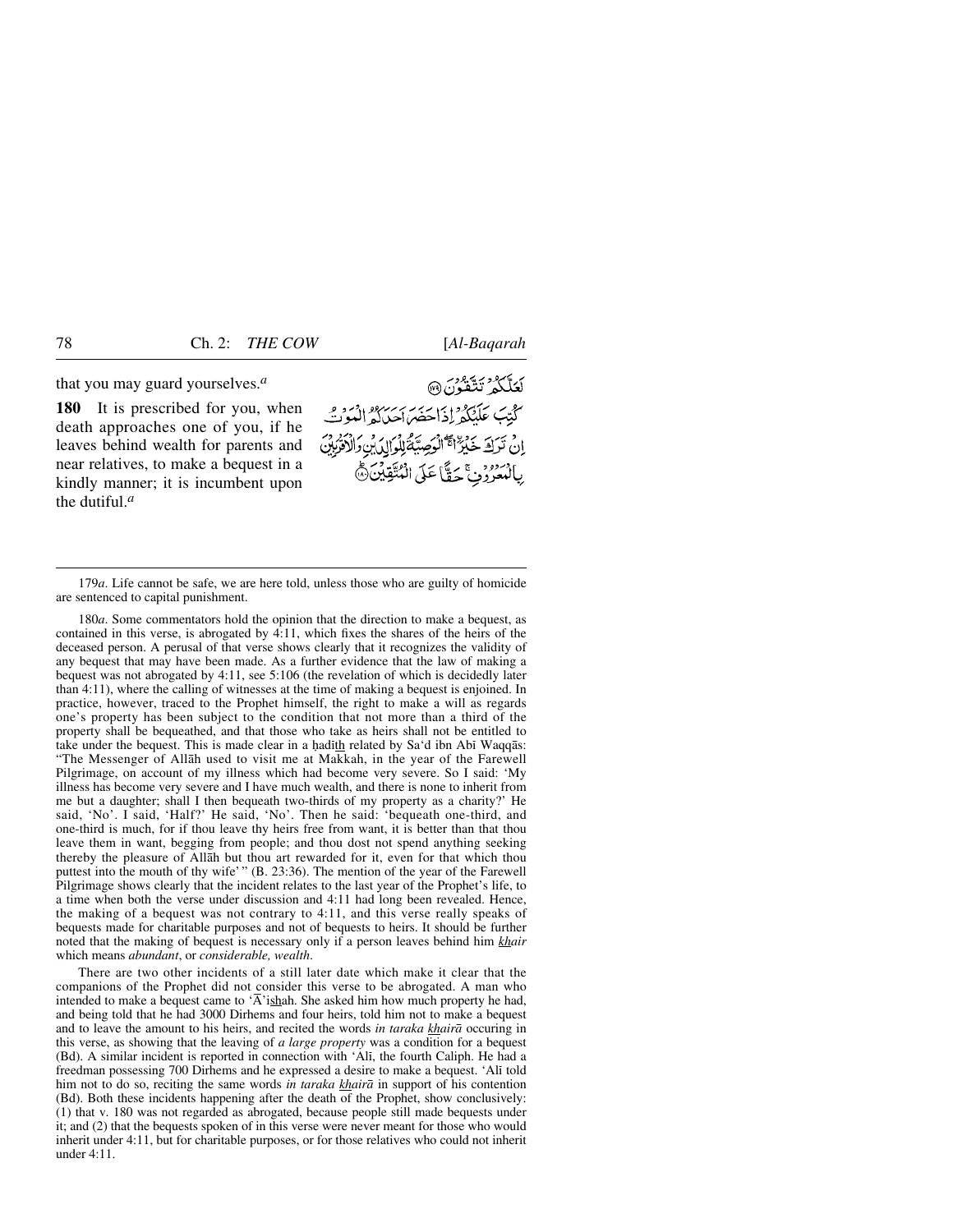**181** Then whoever changes it after he has heard it, the sin of it is only upon those who change it. Surely Allåh is Hearing, Knowing.

**182** But if one fears a wrong or a sinful course on the part of the testator, and effects an agreement between the parties, there is no blame on him. Surely Allåh is Forgiving, Merciful.*<sup>a</sup>*

بِرِ بِرِيسٍ بِرِينٍ بِهِ مَا سَبِعَةً فَبَانَيْهَآانَهُ لَهُ مَ عَلَى الَّذِينَ يُبِيِّبَالْوَنَهُ ۖ إِنَّ اللَّهَ سَمِيْعُ عَلَيْهِ لَهُ ۚ

فَيَنْ خَافَ مِنْ مُّرْضٍ جَنَفًاأَوْ إِنَّهُا فَأَصْلَحَ بروبرد درسر در برود در ایر ایر بروده به روع<br>بیبههٔ فیلا اِنتُعرعکیلهٔ اِناللهٔ عفور رّجِیعهه

#### SECTION 23: **Fasting**

**183** O you who believe, fasting is prescribed for you, as it was prescribed for those before you, so that you may guard against evil.*<sup>a</sup>*

بَأَيَّهَا الَّذِيْنَ امَنُوْا كُتِبَ عَلَيْكُمْ الصِّيَامُرَكَّمَاكُّتِبَ عَلَى الَّذِينَ مِنْ يزر دوسته و ويهدد.<br>قبلكه لعاك عدائقون

183*a*. Fasting is a religious institution almost as universal as prayer, and in Islåm it is one of the five fundamental practical ordinances, the other four being prayer, poor-rate, pilgrimage and jihåd. "Fasting has in all ages and among all nations been an exercise much in use in times of mourning, sorrow and affliction" (Cr. Bib. Con.). It is also in vogue among the Hindus. Even Christians were recommended by Jesus to keep the fasts: "Moreover when ye fast, be not as the hypocrites, of a sad countenance. ... But thou, when thou fastest, anoint thine head and wash thy face" (Matt. 6:16, 17). Again, when the Pharisees objected to Jesus' disciples not keeping the fasts as often as John's, his answer was that when he was taken away, "then shall they fast in those days" (Luke 5:33–35).

But Islåm has introduced quite a new meaning into the institution of fasting. Before Islåm, fasting meant the suffering of some privation in times of mourning and sorrow; in Islåm, it becomes an institution for the improvement of the moral and spiritual condition of man. This is plainly stated in the concluding words, *so that you may guard against evil*. The object is that man may learn how he can shun evil, and hence fasting in Islåm does not mean simply abstaining from food, but from every kind of evil (B. 30:2). In fact, abstention from food is only a step to make a man realize that if he can, in obedience to Divine injunctions, abstain from that which is otherwise lawful, how much more necessary is it that he should abstain from the evil ways which are forbidden by God. All the institutions of Islåm are, in fact, practical steps leading to perfect purification of the soul. But along with moral elevation, which is aimed at in fasting, another object seems to be hinted at, i.e., that the Muslims should habituate themselves to suffer tribulations and hardships physically as well.

<sup>182</sup>*a*. Proper advice may be tendered to the testator, not to show undue favour to anyone or not to exceed the limits of the law to the detriment of the legal heirs. This was what the Prophet himself, and ' $\overline{A}$ 'ishah and 'Ali did in the three cases cited in the above note.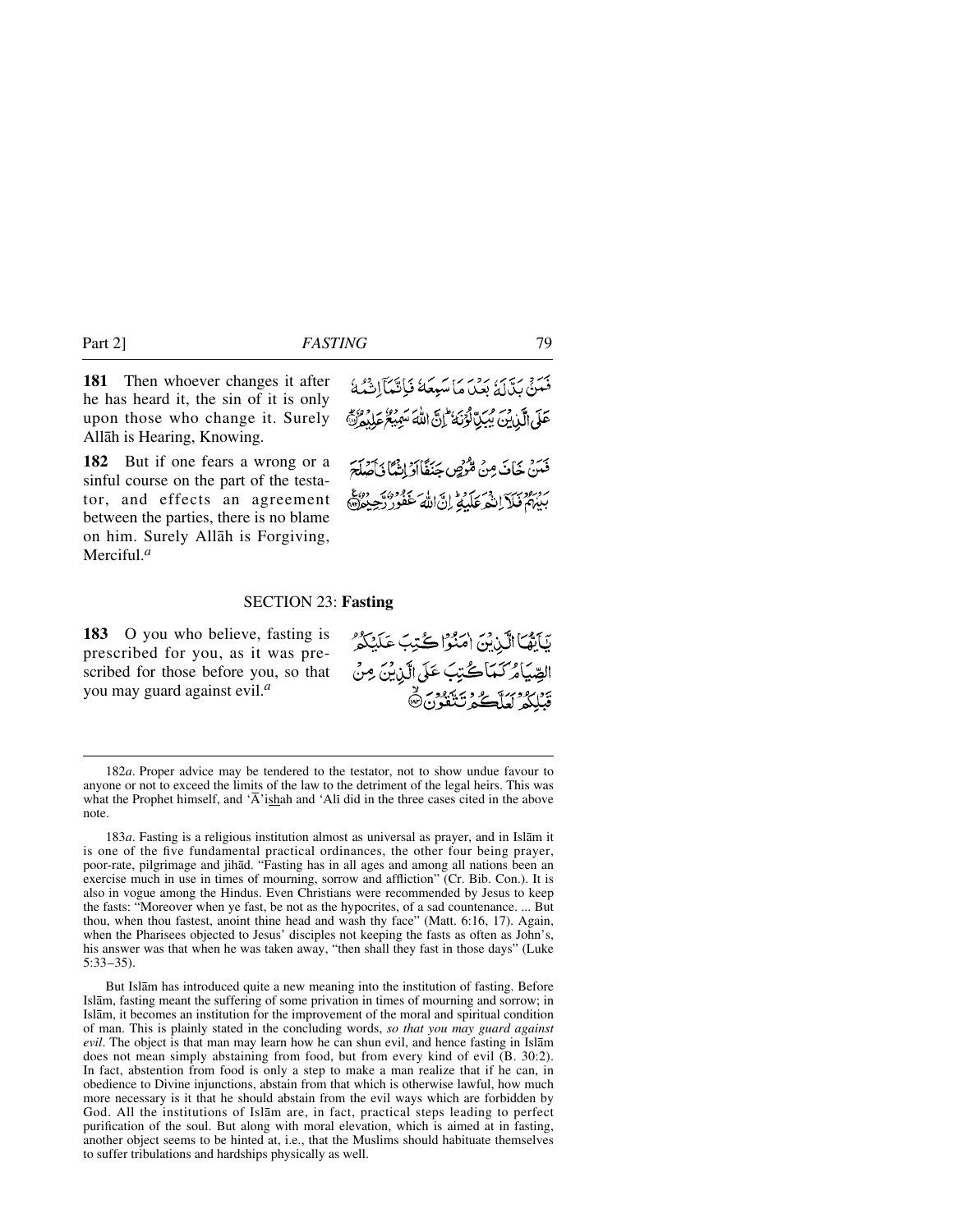**184** For a certain number of days.*<sup>a</sup>* But whoever among you is sick or on a journey, (he shall fast) a (like) number of other days. And those who find it extremely hard may effect redemption by feeding a poor man.*<sup>b</sup>* So whoever does good spontaneously, it is better for him; and that you fast is better for you if you know.*<sup>c</sup>*

**185** The month of Ramad $\bar{a}$  n<sup>a</sup> is that in which the Qur'ån*<sup>b</sup>* was revealed, a أَيَّامًا مُتَعَدُّدُودِتٍ فَسَنَّ كَانَ مِنْكُمْ مُّرْبِقِيًّا **أَوْعَلَى سَقَرِيقَ فَعِينَ ةٌ مِّنْ أَتَامِ** أَ م و دود برده کرد د د.<br>تصوموا خلا کیلئر ان

يَّ دِوْمِرْسٍ مِنْ الَّذِيِّ أُنْزِلَ فِيْهِ الْقُرَانُ

184*b*. The first two classes exempted are (a) those who are sick and (b) those journeying. Both are required to fast afterwards when sickness or journey ends. What is sickness or journey every man can determine for himself. A man who needs a medicine or is unable to bear the hardship of hunger or thirst should not fast. In journeying again, whether a man can easily fast or not is the determining factor. The companions of the Prophet, we are told, did not find fault with each other in these matters: "We used to be on a journey with the Prophet and he who kept the fast did not find fault with him who broke it, nor did he who broke the fast find fault with him who kept it" (B. 30:43). The third exception is in the case of those who find it extremely difficult to bear the hardship of fasting. The word used in the original is *yu∆ßq∂na* from *ƌqat* which means *the utmost that a man can do* (R). The persons meant are *those who find it extremely hard* (*ya©∂m∂na-h∂ jahda-hum wa ∆åqata-hum*). Such people *may effect a redemption* by giving food daily to a poor man. This exception covers the case of the woman who gives suck and the one with child, as also the old man who cannot bear fasting (B. 65: ii, 25); also such sick people whose sickness is prolonged and such people whose journey extends over the whole year.

184*c*. Fasting is here called *tațawwu'*, or the *spontaneous doing of good*, but it also means the *doing of an act with effort*, and fasting requires great effort on the part of man. The concluding words of this verse again point out the object of fasting. It no doubt entails hardship but it serves a very good purpose and brings about great good in the end.

185*a*. The revelation of the Holy Qur'an commenced in the month of Ramadan, which is the ninth month of the Arabian year  $(Rz)$ ; hence, the month of Ramadan is particularly spoken of as being the month in which the Holy Qur'ån was revealed. The root meaning of *Ramadan* is *excessiveness of heat*; the month was so called because "when they changed the names of the months from the ancient language, they named them according to the seasons in which they fell, and this month agreed with the days of excessive heat" (LL, Bd).

185*b*. *Al-Qur'ån* is the name by which the Holy Book revealed to the Prophet Muhammad (peace and the blessings of Allah be upon him!) is known, and by this name the Holy Book is frequently mentioned in the Divine revelation. The word is an infinitive noun from the root *qara'a*, which signifies primarily *he collected together the things* (LL). The secondary significance of the root word is *reading* or *reciting* a book, the word being applied to reading or recitation because, in reading, letters and words are joined to

<sup>184</sup>*a*. The indefiniteness in *a certain number of days* is removed in the next verse which states it to be definitely the month of Ramadan.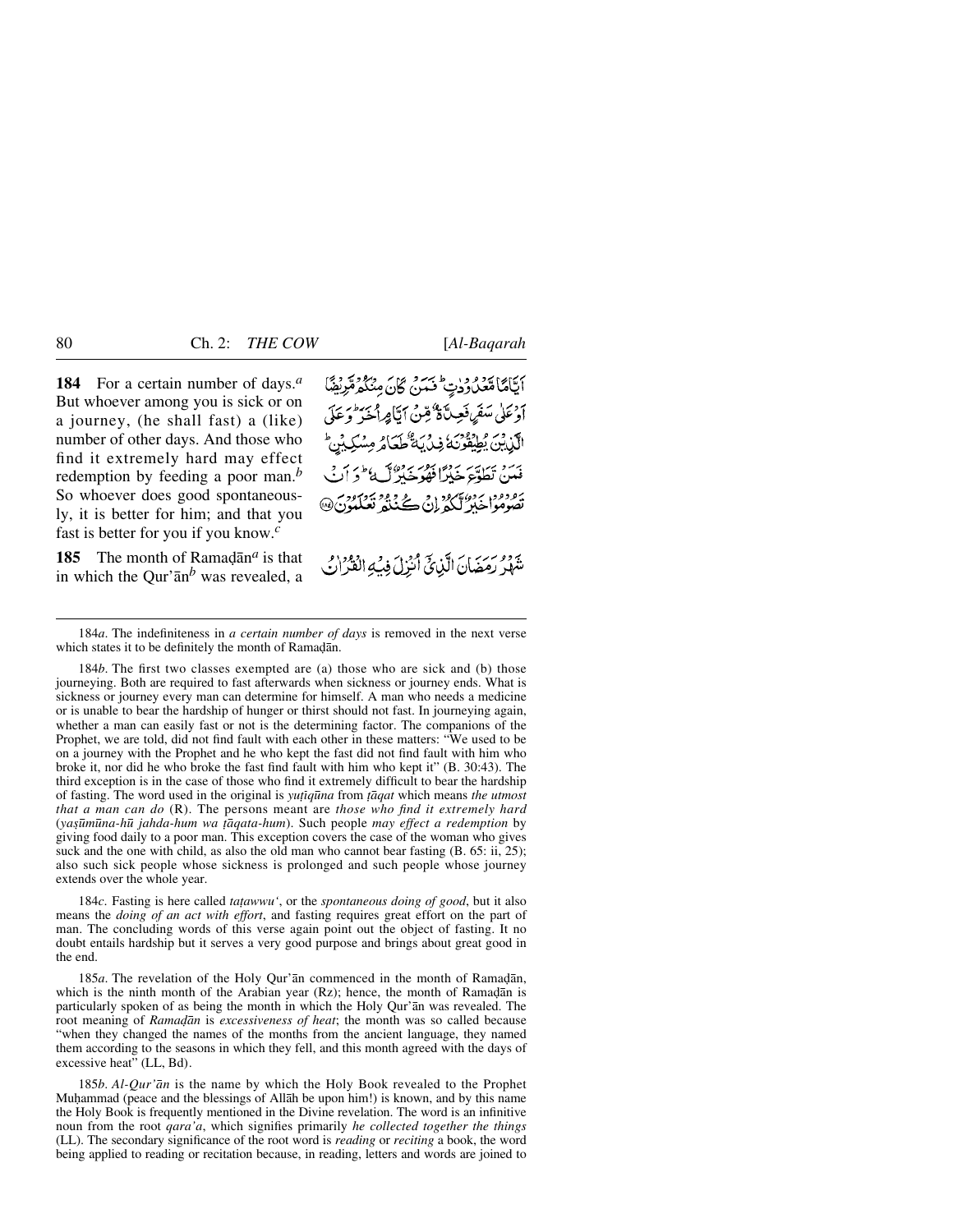guidance to men and clear proofs of the guidance and the Criterion.*<sup>c</sup>* So whoever of you is present in the month, he shall fast therein,*<sup>d</sup>* and whoever is sick or on a journey, (he shall fast) a (like) number of other days. Allåh desires ease for you, and He desires not hardship for you, and (He desires) that you should complete the number and that you should exalt the greatness of Allåh for having guided you and that you may give thanks.

**186** And when My servants ask thee concerning Me, surely I am nigh. I answer the prayer of the suppliant when he calls on Me, so they should hear My call and believe in Me that they may walk in the right way.*<sup>a</sup>*

هُكَّن لِّلنَّاسِ وَبَيِّنْتٍ مِّنَ الْهُلْمَى وَ الفَرْقَانَ فَمَنْ شَهِدَ مِنْكُمُ الشَّهْرَ .<br>فلصلهٔ وَمَنْ كَانَ مَرِيضًاأدِعَلِي سَفَيرِ فَعِلَّاةٌ فِمِنْ أَيَّامِرِ أَخْرَ ۖ يُدِيدُ اللَّهُ بِكُوْ انِهِيهِ، وَلَا يُونِيْكَ بِبَكِّرُ الْعُبْسَ وَلِتَكَهْلُوا الْعِدَّةَ دَلِتْكَبِّرُوا اللَّهَ عَلَى مَا هَلْكُمُّ دک کے نتیک ون @

وَ إِذَا مَبَأَلَكَ عِبَادِيُ عَنِيٌّ فَأَتَّىٰٓ قَدِيْثٌ أَجِيبُ دَعْوَةَ الدَّاعِ إِذَادَعَانِ فَلَيْسَتَجِيْبُوْ إِنِّ رود و و در دید و به دو.<br>ولیپوفینوایی کعلهگر پیریشگادن @

each other in a certain order (R). The name *Qur'ån* really refers to both the rootmeanings, for on the one hand it signifies *a book in which are gathered together* all the Divine Books, a distinction to which the Qur'ån itself lays claim in 98:3 and elsewhere (R), on the other, it means *a book that is* or *should be read*, the Holy Qur'ån being *the book* "that has been truly described as the most widely read book in existence" (En. Br.). There are thirty-one different names under which the Holy Qur'ån is spoken of in the revelation itself, the most important of these being *al-Kitåb*, or *the Book*, and *al-Dhikr*, or *the Reminder*. The statement is made here that the Qur'ån was revealed in the month of Rama˙ån. Elsewhere we are told that it was revealed on the *lailat al-Qadr* or the *Grand night* or *the night of Majesty* (97:1), which is a well-known night in the month of Ramadan, being the 25th or 27th or 29th night of that month. By the revelation of the Qur'an in the month of Ramadan is therefore meant the commencement of its revelation. The month of Ramadan is thus a memorial of the revelation of the Qur'an.

185*c*. There are three statements made here regarding the Holy Qur'ån. Firstly, that it is a guidance for all men, and that therefore it contains teachings which are suitable and sufficient for all men in all countries and ages. Secondly, that it contains comprehensive arguments for the guidance, thus demonstrating the truth of what it asserts. Thirdly, that it contains arguments which afford a criterion, separating truth from falsehood, by making the faithful taste the fruits of faith and rejecters the evil consequences of their rejection of truth.

185*d*. There are places on this globe where the days and the nights are so long that there exists no division into twelve months. Such cases are exceptional and rare. People there have no doubt some arrangements to work and rest and to carry on their own business, and they can also make arrangements for prayers and fasting. See further 187*c*.

186*a*. In the midst of ordinances relating to fasting occurs this verse which speaks of the nearness of God to man and of the acceptance of his prayers. This is to show that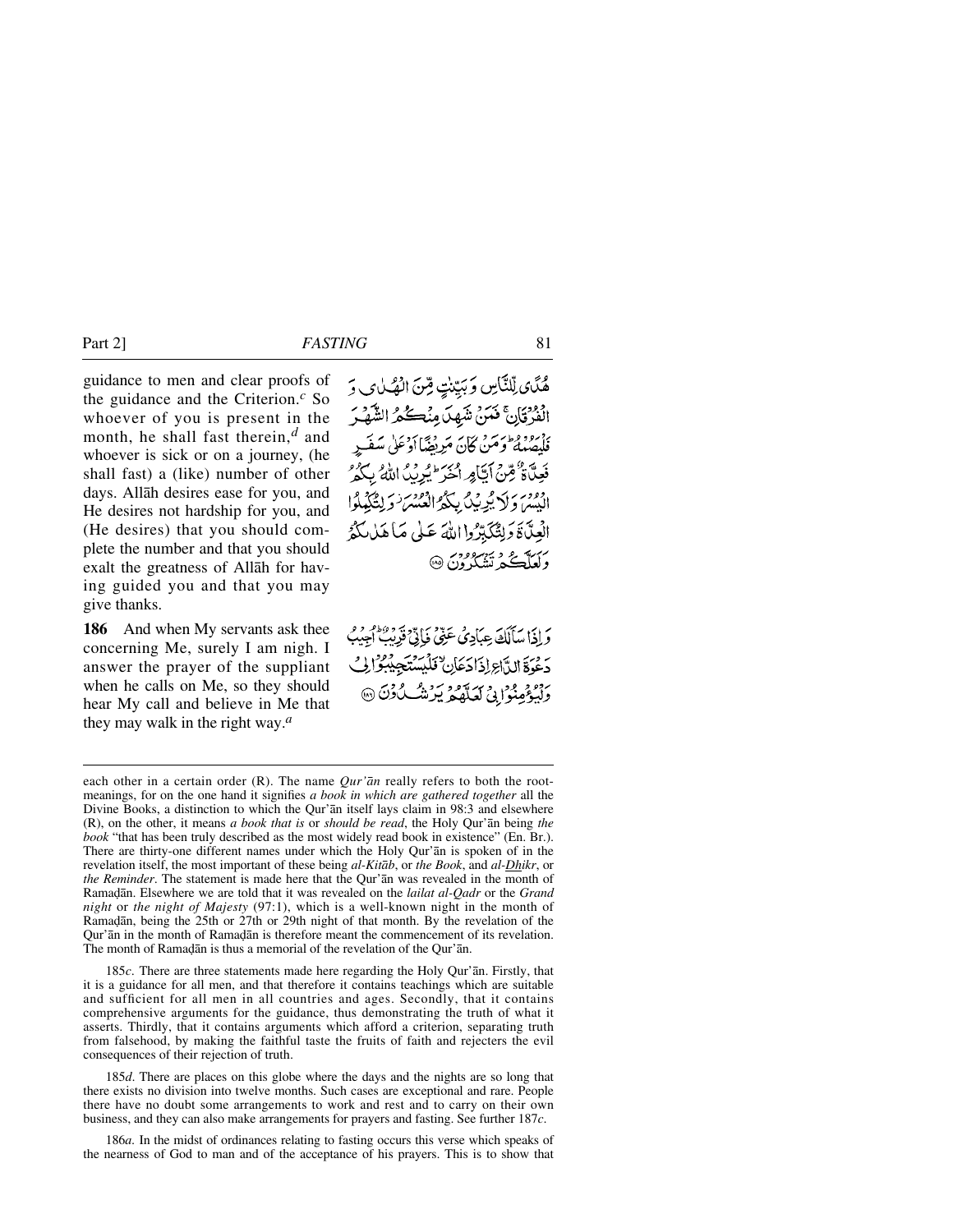**187** It is made lawful for you to go in to your wives on the night of the fast. They are an apparel for you and you are an apparel for them.*<sup>a</sup>* Allåh knows that you acted unjustly to yourselves, so He turned to you in mercy and removed (the burden) from you.*<sup>b</sup>* So now be in contact with أَحِلَّ لَكُمْ لَيِلَةَ الصِّيَامِ الرَّبُّ إِلَىٰ نِسَابِكُمْ ه به اینگ تکرد در بود<br>هن لیکن تک و ان به اینگ تهران الع سرور محتوم ويحدث من من محتاج .<br>الله إمثله لينكو تختانون أنفسكو فتأب حَلَّنْكُمْ وَعَبَفَا عَنْنَكُمْ فَالْنَكْنَ بِاشْرُوهُنَّ دَ ابْيَعْوَاهَا كَتَبَ اللَّهُ لَكُهُ وَكُلُّوا وَانْتَبَدَبُوْا

fasting is a spiritual exercise and it brings about spiritual awakening in man. A man is required to abstain from satisfying the natural desires of hunger and thirst and to suffer certain privations, not because there is any harm or any moral delinquency in doing so, but simply because he believes that it is the commandment of God that he should abstain. As the Prophet said: "He gives up his food and his drink and his sexual desire *for My sake*: Fasting is *for Me*" (B. 30:2). This undoubtedly awakens a living consciousness of the existence of God in the mind. This is the idea underlying the words: *My servants ask thee concerning Me*. A real and earnest search for God is raised in the mind through fasting.

*I am near* is the reply to that inner search. And then follow the words: *I answer the prayer of the suppliant when he calls on Me. God is near*, but that consciousness only raises the further desire to get nearer and nearer to Him. For that man calls on God; he prays to Him to draw him closer and closer to Himself. And he is told that God accepts this prayer. The sincere yearning of the soul of a man to get nearer and nearer to God is always accepted. But this yearning and this prayer, the verse goes on to say, must be implemented by acts of obedience: *So they should hear My call*. Prayer to draw closer to God is therefore accepted when the earnestness of the soul's yearning is shown by acts of sacrifice in the way of God.

It should be borne in mind that the acceptance spoken of here is primarily in relation to prayers for the attainment of the nearness of God. As regards the acceptance of prayers generally, prayers for deliverance from distress and affliction and prayers for the attainment of certain temporal benefits, we are told elsewhere: "Him you call upon, so He removes that for which you pray, if He pleases" (6:41). He accepts such prayers or does not accept them as He pleases. And while God accepts sometimes the prayers even of the unbelievers and the transgressors (10:22, 23; 17:67), and much more frequently of His faithful and righteous servants, He tries even the latter by making them suffer hardships; "And We shall certainly try you with something of fear and hunger and loss of property and lives and fruits" (v. 155). Thus while God's dealing with even the transgressors is merciful, so that He sometimes accepts their prayers, His dealing with the faithful who call on Him and pray to Him is that of a friend — listening to their prayers or requiring them to submit to His will as He pleases.

187*a*. The mutual relations of husband and wife are here described in words which could not be surpassed in beauty. In the first place, the sex instinct, a desire for the opposite sex, is classed with hunger and thirst. It is a natural desire and man could not live without satisfying it as he could not live without satisfying hunger and thirst. And then in these words — *your wives are an apparel for you and you are an apparel for them* — we are told that while satisfying a natural desire, the relation of husband and wife has higher ends in view. They serve as a garment for each other, i.e., they are a means of protection, comfort and even embellishment for each other, and the weakness of one is made up by the strength of the other.

187*b*. *Takhtån∂n*, or *you acted unjustly to yourselves*, is in reference to the injury which they caused to themselves by unnecessarily resisting the sexual craving or hunger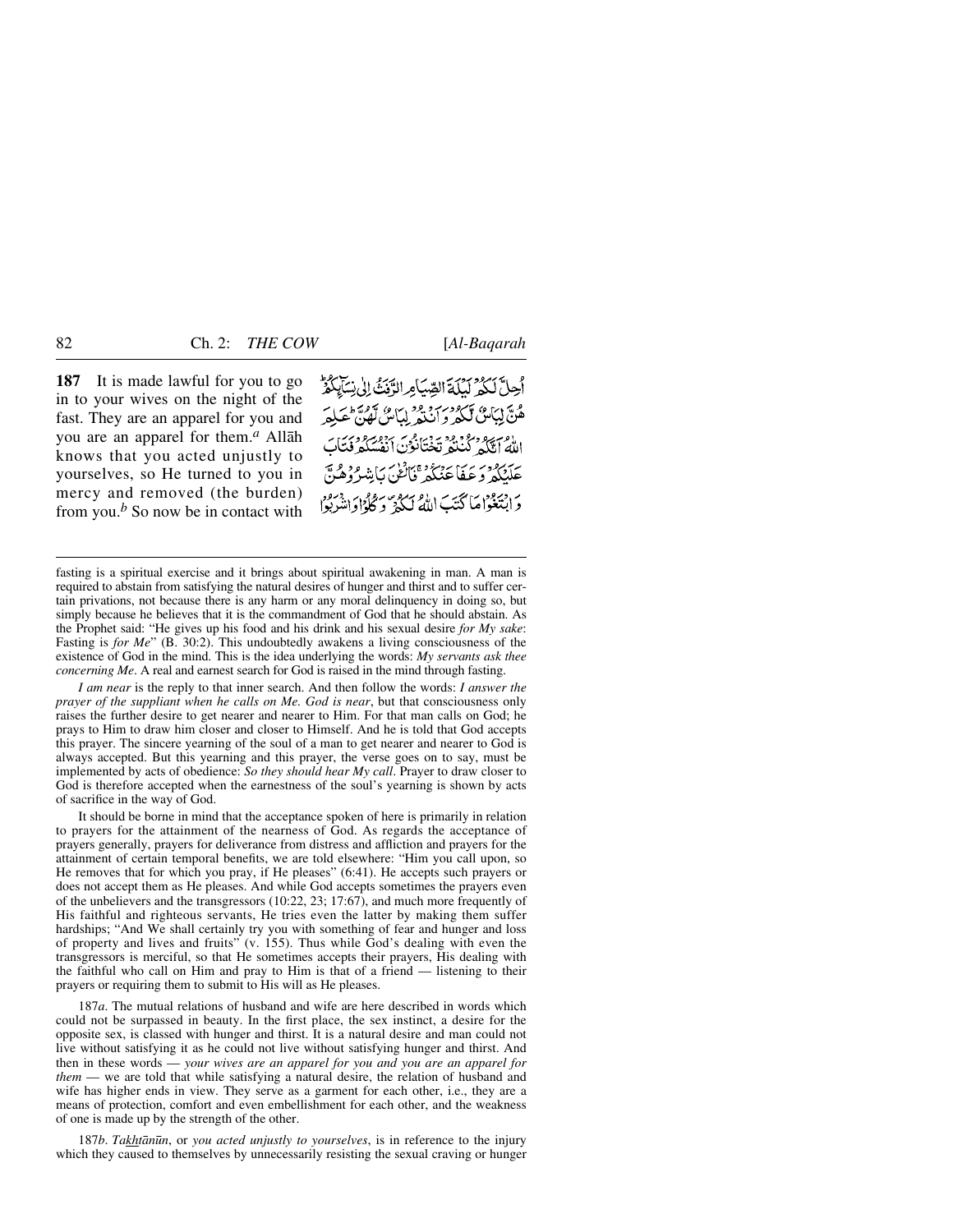them and seek what Allåh has ordained for you, and eat and drink until the whiteness of the day becomes distinct from the blackness of the night at dawn, then complete the fast till nightfall,*<sup>c</sup>* and touch them not while you keep to the mosques.*<sup>d</sup>* These are the limits of Allåh, so go not near them. Thus does Allåh make clear His messages for men that they may keep their duty.

**188** And swallow not up your property among yourselves by false means, nor seek to gain access thereby to the judges, so that you may

حَتَّى يَتَبَيَّنَ لَكُمُّ الْخَيْطُ الْأَبَيَّصُ مِنَ الْخَيْطِ الأسود مِن الْمُجْرِّ تُمَّ اَتِمُّواالصِّبَ اَمَرانَى الَّيْلِ ۚ وَلَا تُبَاتِبُوْدُهُنَّ وَأَنْنَهُ عَٰجَةٍ غُمِيَةٍ مِنَ ۚ فِي الْمَسْجِينِّ تِلْكَ حُلُودُ اللهِ فَلَا تَقْرُبُورُ وَمَاءَ كَذٰلِكَ يُبَيِّنُ اللَّهُ إيْتِهِ لِلنَّاسِ لَعَلَّمَ يَتَّقَوْ

وَلَا تَأْكُلُوْۤاأَهُوَانَكُمْ بِبِنِيَكُمُ بِالْبَاطِلِ دَيْدُلُوۡا بِهَآلِكَ الْحُكَّامِ لِتَأْكُلُوْا فَرَبَقًا قِنْ آمُوَال

and thirst. A case is recorded in which a man overpowered by hunger swooned at midday (B. 30:15). *'Afå* which means generally *he pardoned* or *obliterated a wrong*, also means *he removed* or *did away with his mistake* or *misunderstanding* or *burden* (LL). The reports narrated in connection with the revelation of this verse show that the Muslims at first thought that it was illegal to have intercourse with their wives, even at night, on the days during which they kept fasts. Others abstained from eating, etc., after going to sleep till next evening (B. 30:15). But this practice was, according to the unanimous opinion of all commentators, not based on any Quranic revelation or any order of the Prophet. Speaking of the revelation of this verse Barå' said: "When fasting in Ramadan was enjoined, the Muslims did not approach their wives during the whole month of Ramadan and some people thus caused injury to themselves; so Allah revealed these words" (B. 65:ii, 28). The revelation of these words made it clear that intercourse with their wives was permitted to the Muslims during the nights of fasting as the satisfaction of hunger and thirst was permitted. The burden whose removal is referred to in the words *'afå 'an-kum* was therefore a self-imposed one.

187*c*. *Khai∆*, which ordinarily means *thread*, stands here for the *tint of the dawn* as the words *min al-fajr* make it clear; *al-khait al-abyad* means *the whiteness of the day* and *al-khait al-aswad the blackness of the night* (LL). This happens generally about an hour and a half before sunrise. The fast is to be broken with the coming of the night which starts with sunset.

An important question arises here regarding countries in which the days are sometimes very long, where it would be beyond the power of ordinary men to abstain from food from the breaking of the dawn to sunset. There is a report according to which the companions of the Prophet are related to have asked him about their prayers in a day which extended to a year or a month, and the Prophet is related to have answered that they should measure according to the measure of their days (AD 36:13). From this it would follow that in countries where the days are too long the time of fasting may be measured in accordance with the length of an ordinary day, or where practicable postpone the fasts to shorter days of about normal length.

187*d*. Those people are meant who cut themselves off from all worldly connections during the last ten days of the month of Ramadan, passing day and night in the mosques. This practice is known as *I'tikåf*. It is voluntary and not obligatory.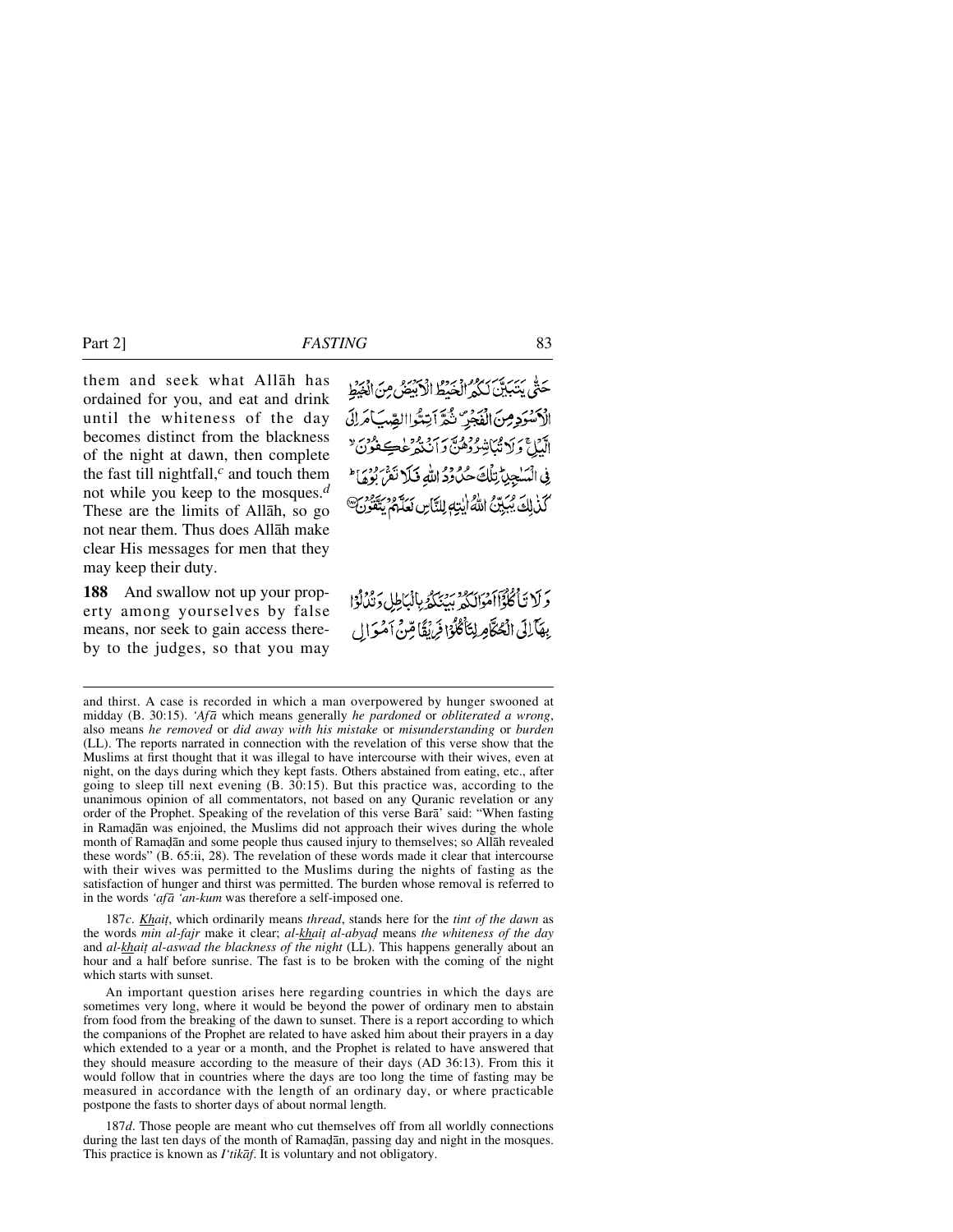swallow up a part of the property of men wrongfully while you know.*<sup>a</sup>*

# التَّاسِ بِالْاِنْثِرِ وَ اَنْتَثَرُ تَعْلَمُوْنَ ١٥

## SECTION 24: **Fighting in Defence**

**189** They ask thee of the new moons. Say: They are times appointed for men, and (for) the pilgrimage.*<sup>a</sup>* And it is not righteousness that you enter the houses by their backs,*<sup>b</sup>* but he is righteous who keeps his duty. And go into the houses by their doors; and keep your duty to Allåh, that you may be successful.

**190** And fight in the way of Allåh against those who fight against you but be not aggressive. Surely Allåh loves not the aggressors.*<sup>a</sup>*

يَسْتَلْوُنَكَ عَنِ الْأَهَلَّةِ فَتُلْ هِيَ مَوَاقِيَتُ لِلنَّاسِ وَالْحَجِّ وَلَيْسَ الْبِرَّ بِأَنْ تَأْسُّوا الْبُبُونَ مِنْ ظُهْرُرِهَا وَلْكِنَّ الْبِرَّ مَنِ اتَّقَىٰ \* وَأَنْزَا الْبَيْنِوْتَ مِنْ آبْدَابِهَا مُوَاقَّعْهُ اللَّهَ سَنَّكُمُ تُفْلِحُرُنَ ۞

وَ قَاتِلُوًّا فِي سَبِيلِ اللهِ الَّذِينَ يُقَاتِلُونَ لَمَ وَلَا تَعْتَلُوا إِنَّ اللَّهَ لَا يُجِبُّ الْمُعَتَدِينِينَ @

189*a*. The month of Ramadan begins with a new moon and ends with the new moon of *Shawwāl*. The latter is followed by three months, *Dhu-l-Qa'dah*, *Dhu-l-Hijjah* (with which the year closes) and *Muharram* (the first month of the new year). These three along with *Rajab*, the seventh month of the year, form the four sacred months, which are referred to here in the word *ahillah*, pl. of *hilål*, meaning *the new moon*.

The indefiniteness of the question is removed by the answer. These were the months which were observed by the Arabs as sacred, in which the bitterest hostilities ceased and peace was established throughout the land, and thus trade was carried on peacefully and without molestation. It was also during these months that the pilgrimage to the sacred sanctuary at Makkah was performed. As this section deals with the injunctions relating to fighting, the question relating to the sacred months, which is made clearer in v. 217, is appropriately put here, and the answer recognizes the sacred character of those months. Their sacredness afforded to the people the material advantage of being able to carry on trade and the spiritual benefit of performing the pilgrimage.

189*b*. The Arabs were a very superstitious people. When one of them set before himself an important object and was unable to attain it, he would not go into his house by the door, but entered it by the back and kept on doing so for a year (Rz). Or, the reference may be to the practice of entering the houses by the back on entering into a state of *ihrām* for pilgrimage (B. 65: ii, 29). With Islām all superstitions were swept away. Or, entering by the back indicates turning aside from the right course, while entering by the doors signifies sticking to the right course (Rz).

190*a*. This is one of the earliest revelations permitting the Muslims to fight. The

<sup>188</sup>*a*. The injunction to abstain from illegally taking other men's property is a fitting sequel to the injunction relating to fasting, for by fasting a man abstains from using what he has a legal right to, simply in obedience to Divine commandments. Fasting, in fact, enables a man to control his passions, and the more the passions are mastered, the less the greed for illegal acquisition.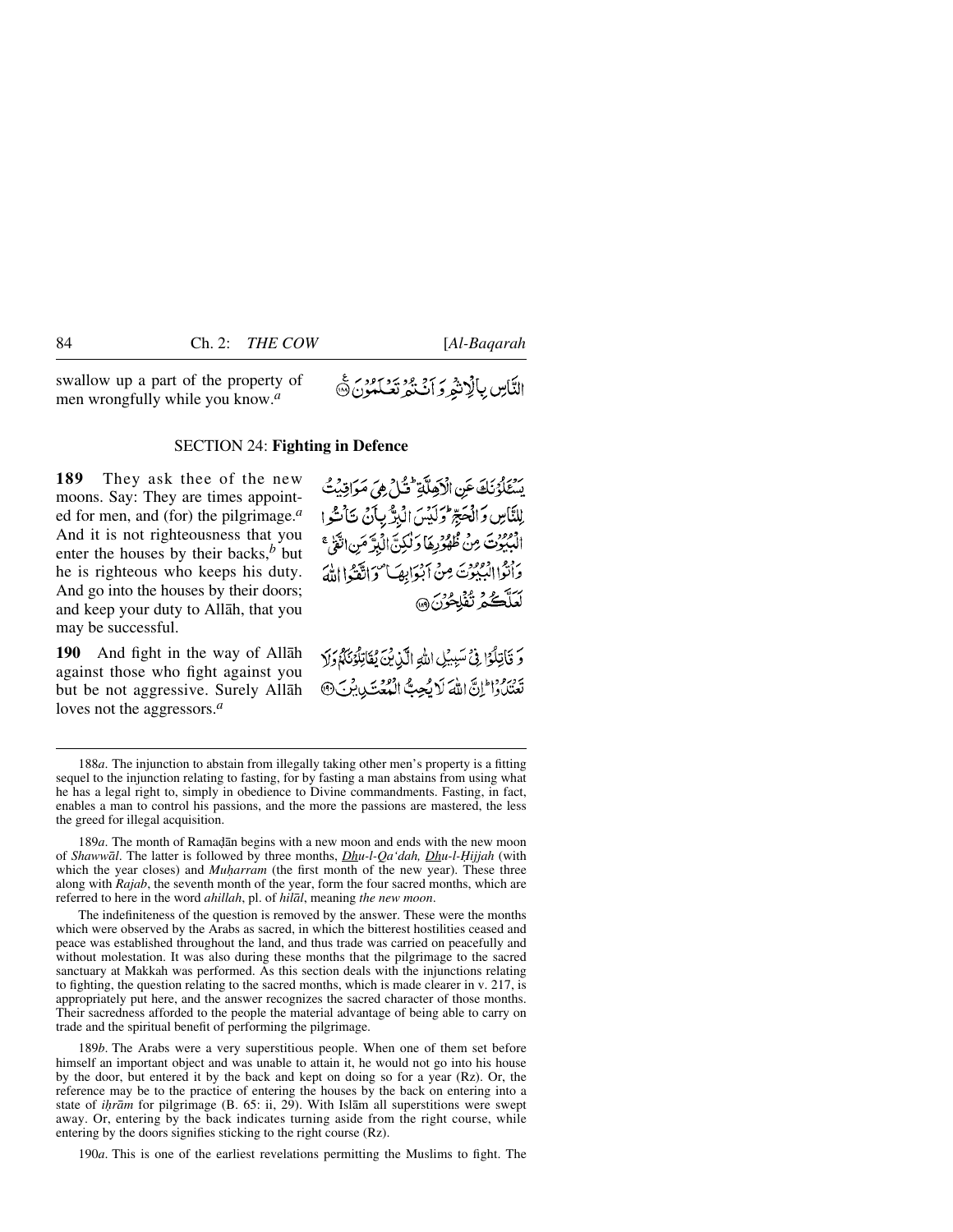**191** And kill them wherever you find them,*<sup>a</sup>* and drive them out from where they drove you out, $<sup>b</sup>$  and per-</sup> secution<sup>c</sup> is worse than slaughter. And fight not with them at the Sacred Mosque until they fight with you in

ر دوم ود دي.<br>واقتلوهمرحيثُ تُقِفْتُموهمرواخرِجُوهُمْرُ قِنْ حَيْثُ آخْرَ جُوْكُوْرَ إِنْفِتْنَةُ أَنِّكَ ثَّ مِنَ الْفَتُلِّ وَلَا تُقْتِلُوْهُ وَعِنْدَا الْمَسْجِدِ الْحَرَامِ حَقٌّ يُقْتِلُوْكُمْ فِي 4َيَانَ قْتَلُوْكُمْ فَاقْتَلُوهُمْ .<br>حَتَّى يُقْتِلُوْكُمْ فِي 4َيْانُ قْتَلُوكُمْ فَاقْتَلُوهُ

It is clear from both these references that the Muslims were allowed to take up the sword only as a measure of self-defence. The enemies of Islåm, being unable to suppress Islām by persecution, and seeing that Islām was now safe at Madinah and gaining strength, took up the sword to annihilate it. They knew that as yet the Muslims were very few in number and they thought they could extirpate Islåm, by resorting to the sword. Their war against Islåm was a war for the annihilation of Islåm, as stated further on: "They will not cease fighting you until they turn you back from your religion, if they can" (v. 217). No course was left for the Muslims but either to be swept off the face of the earth or take up the sword in defence against an enemy which was a thousand times stronger.

It should be noted that it is this *defensive fighting* which is called *fighting in the way of Allåh*. Fighting for the propagation of faith is not once mentioned in the whole of the Qur'ån.

191*a*. The personal pronoun in the words *kill them* refers to those with whom fighting is enjoined in the previous verse. When there is a state of war, the enemy may be killed wherever he is found.

191*b*. The persecutors had driven the Muslims out from their houses in Makkah and from the Sacred Mosque there, which was now the Muslim Spiritual Centre. Thus the Muslims were ordered to carry on war against their persecutors until they were dispossessed of that which they had taken possession of by force. These words further show that the enemy was not to be exterminated, but only to be dispossessed of what he had unlawfully taken.

191*c*. The word which I have rendered as persecution is *fitnah*, which originally means *a burning with fire*, and then *affliction, distress* and *hardship, slaughter, misleading* or *causing to err*, and *seduction from faith by any means* (LL). An explanation of these words is met with in v. 217: "They ask thee about fighting in the sacred month. Say: Fighting in it is a grave offence. And hindering (men) from Allåh's way and denying Him and the Sacred Mosque and turning its people out of it are still graver with Allåh, and persecution is graver than slaughter." *Fitnah* is thus synonymous with *hindering men from Allåh's way and the Sacred Mosque*, and *denying Allåh and turning people out of the Sacred Mosque*, and indicates the persecution of the Muslims. Ibn 'Umar explained the word *fitnah* when he said: "*And there were very few Muslims, so a man used to be persecuted on account of his religion: they either murdered him or subjected him to tortures until Islåm became predominant, then there was no fitnah"*, i.e., *persecution* (B. 65: ii, 30).

subject is dealt with here in six verses, closing with v. 195, being again taken up in the following sections. It is remarkable that *fighting in the way of Allåh* is here expressly limited to *fighting in defence*. Muslims were required to fight *in the way of Allåh*, but they could fight only against those who waged war on them. Exactly the same limitation is placed on what was in all probability the first revelation permitting fighting: "Permission (to fight) is given to those on whom war is made because they are oppressed" (22:39).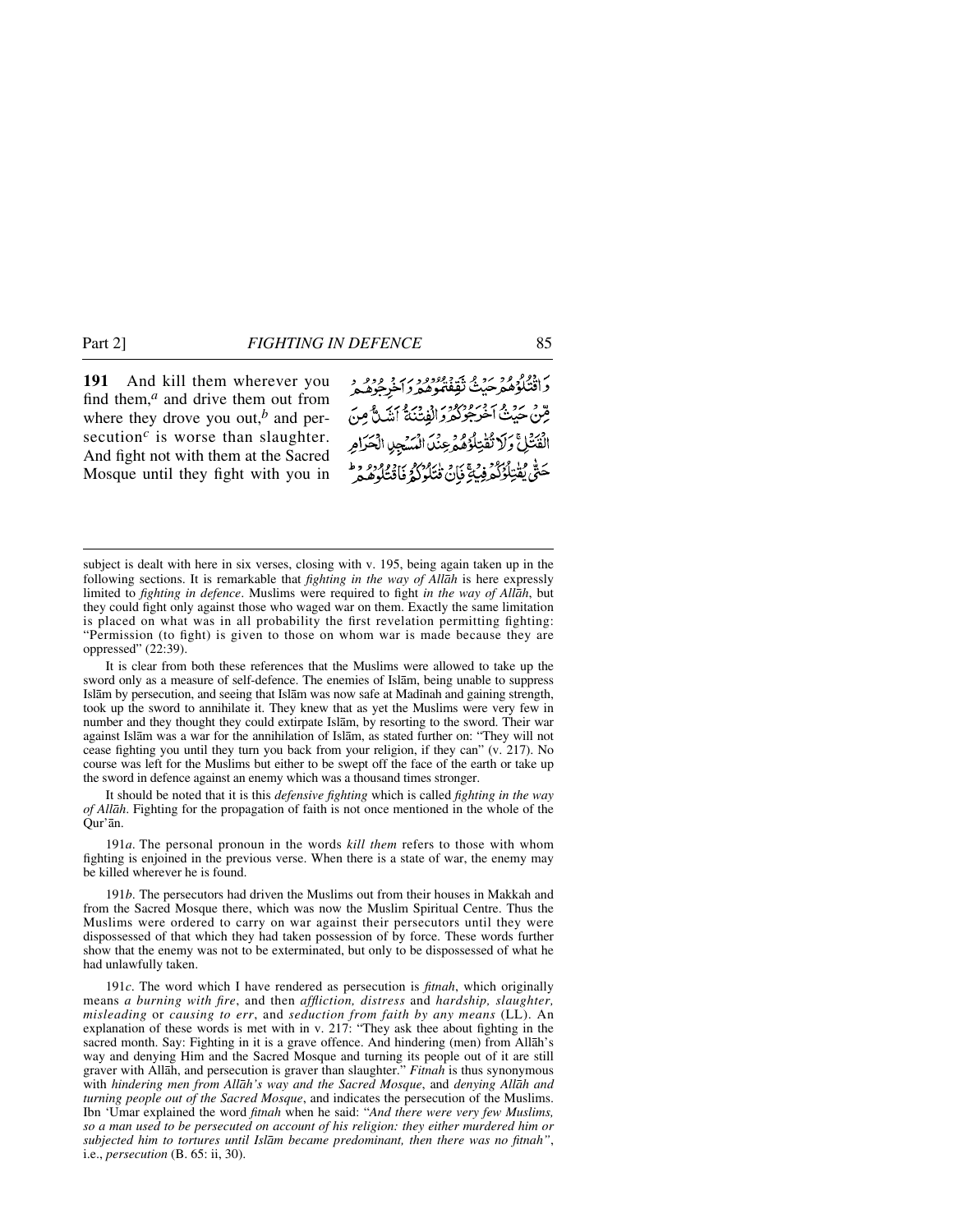it;*<sup>d</sup>* so if they fight you (in it), slay them. Such is the recompense of the disbelievers.

**192** But if they desist, then surely Allåh is Forgiving, Merciful.*<sup>a</sup>*

**193** And fight them until there is no persecution, and religion is only for Allåh.*<sup>a</sup>* But if they desist, then there should be no hostility except against the oppressors.*<sup>b</sup>*

كَذَٰلِكَ جَزَاءُ الْكُفِرِينَ ۞

مسكوفيهم فَإِنِ انْتَهَوْا فَإِنَّ اللَّهَ عَفُوسٌ لَّهُ دَ فَتِلْؤُهُمْ مَصَنٌّ لَا تَكَدُّنَ فِنْهُ بَيْنَ وَلَكَ يُحِيدُ الدِّيْنُ بِلْهِ تَجَانِ انْتَهَوَ اخْبَلَا عُدْ دَانَ الدَّ عَلَى الظَّلِمِينَ @

192*a*. Note the clemency of the Islåmic fighting injunctions. The Muslims were to sheathe their swords if the enemy desisted from fighting. The disbelievers took advantage of such directions in practising deception on the Muslims: "Those with whom thou makest an agreement, then they break their agreement every time" (8:56).

193*a*. When persecution ceases, and men are not forced to accept or renounce a religion, being at liberty to profess any religion of the truth of which they are convinced, then there should be no more fighting. The words that follow make the sense quite clear. *If they desist* from persecution, the Muslims are at once to stop fighting against them, and hostilities are not to be continued against any except the aggressors.

A comparison with 22:40 will show that this is the correct explanation. There the object of the Muslim fights is plainly set forth in the following words: "And if Allåh did not repel some people by others, cloisters and churches and synagogues and mosques in which Allåh's name is much remembered would have been pulled down". This shows clearly that the Muslims fought not only in defence of mosques, but also in that of churches and synagogues, and even of the cloisters of monks. The same object is stated here in the words *religion is only for Allåh*, so that there is no persecution on the score of religion, and everyone is at liberty to hold any belief which he likes. The verse, in fact, lays down the broad principles of religious freedom.

If we interpret these words as meaning that fighting is to be continued until all people accept Islåm, all those verses in which agreements with the enemy and desisting from fighting are spoken of become meaningless. Such an interpretation is belied not only by the Holy Qur'ån, but by history itself, for many a time did the Prophet make peace with the unbelievers.

193*b*. The word *'udwån* here, as also the word *i'tidå* used thrice in the following verse, indicates *an exceeding of the proper limit*, and hence it is applied to *wrongful* or *unjust conduct*, but the punishment by which an injury is inflicted on the offender for wrongful conduct is called *i'tidå*, for "it is sometimes in the way of aggression and sometimes in the way of requital" (LL). According to R, *i'tad∂* here means *requite* or *punish him according to his wrongful conduct*. The punishment of an evil is frequently spoken of in the terms of that evil in the Holy Qur'ån and in Arabic literature; see 15*a*. The words *except against the oppressors* signify that hostilities can only be carried on against the oppressors, so that when they desist from oppressing, hostilities against them must be stopped.

<sup>191</sup>*d*. The sacredness of the Inviolable place was not to be violated by the Muslims, notwithstanding the terrible afflictions that they had to suffer there, so long as the disbelievers were not the aggressors in this respect too and fought with the Muslims within the sacred territory.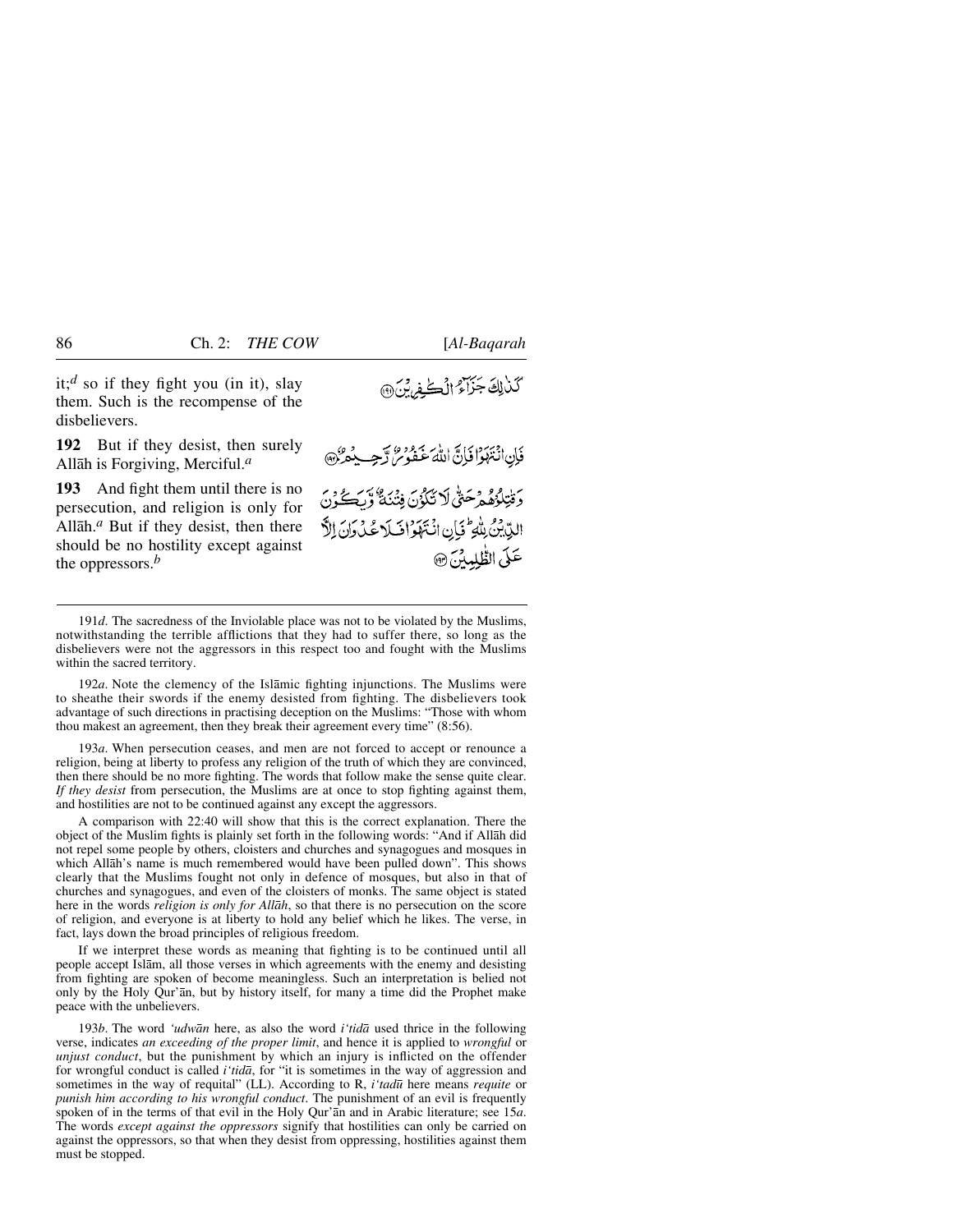**194** The sacred month for the sacred month, and retaliation (is allowed) in sacred things. Whoever then acts aggressively against you, inflict injury on him according to the injury he has inflicted on you and keep your duty to Allåh, and know that Allåh is with those who keep their duty.*<sup>a</sup>*

**195** And spend in the way of Allåh and cast not yourselves to perdition with your own hands and do good (to others). Surely Allåh loves the doers of good.*<sup>a</sup>*

**196** And accomplish the pilgrimage and the visit*<sup>a</sup>* for Allåh. But if you are prevented, (send) whatever offering is الشهر الحرائر بالشهر الحرامر أولاث قِصَاصٌ فَعَبَنِ اعْتَدٰى عَلَيْكُمُ فَاعْتَدُكُواْ عَلَيْهِ بِبِيشْلِ مَااعْتَدٰى عَلَيْكُمْ وَاتَّقُوا اللَّهَ وَ اعْلَمُوْٓا أَنَّ اللَّهَ مَعَ الْمُتَّقَانُو ۖ. ۞

وَ أَنْفِقُواْ فِي سَبِيْلِ اللَّهِ وَلَا تُلْقُوْا بِآَيْدِيْكُمْ إِلَى التَّهْلُكَيْةِ وَأَحْسِنُوْا ثَرِنَّ اللهُ يُجِبُّ المُحْسِنِينَ@

بِرَبَةٍ الصَبِّرَ وَانْصُرَةَ بِلَّهُمْ نَاجُ أَحْصِرْتُهِ ۖ فَمَا اسْتَبْشَرَ مِنَ الْهَدْئِ وَلَاتَحْلِقُوْا

196*a*. Apparently a new subject, the subject of pilgrimage is introduced here, but it would be seen that the Holy Qur'ån has generally linked up the two subjects of war and pilgrimage. The reason is that the Muslims were free at Madßnah to perform all the religious ordinances required by Islåm, but they were not free to perform the pilgrimage, their Spiritual Centre, Makkah, being in the possession of their enemies who were at war with them.

*Ïajj* and *'umrah*, the latter of which is generally translated as *the minor pilgrimage*, but which may more correctly be rendered as the *visit*, differ slightly. The *'umrah* may be performed at any time, whilst the *√ajj* or *the pilgrimage proper* can only be performed at a particular time. Of the ceremonies connected with pilgrimage proper, the staying on the plain of 'Arafåt is dispensed with in the case of the *'umrah*. Thus the principal requirements of *'umrah* are *i√råm*, making circuits round the *Ka'bah* and running between the *Şafā* and the *Marwah*.

The pilgrimage in fact represents the last stage in the progress of the spiritual pilgrim. Of the principal requirements of the pilgrimage, the first, or *i√råm*, represents the severance of all worldly connections for the love of God. All costly dresses in which the inner self is so often mistaken for the outward appearance, are cast off, and the pilgrim has only two seamless wrappers to cover himself. The other important requirement is making circuits round the Ka'bah, called *tawāf*, and running between the Şafā and the Marwah, called *sa'y*, and both these are external manifestations of that fire of Divine love which has been kindled within the heart, so that like the true lover, the pilgrim makes

<sup>194</sup>*a*. This is similar to what is said in v. 191 regarding the Sacred Mosque. If the opponents violated the sacred months by attacking the Muslims first in those months, the Muslims were permitted to fight against them in the sacred months. And generally retaliation or requital within the limits of the original act of aggression is permitted in the case of all sacred objects, for inaction in that case would be suicidal.

<sup>195</sup>*a*. The defensive wars of the Muslims needed funds and so the Muslims are told that they should contribute to the war fund; it is here called spending *in the way of Allåh*. If they withheld monetary aid to defend themselves when attacked, they would be casting themselves to perdition with their own hands.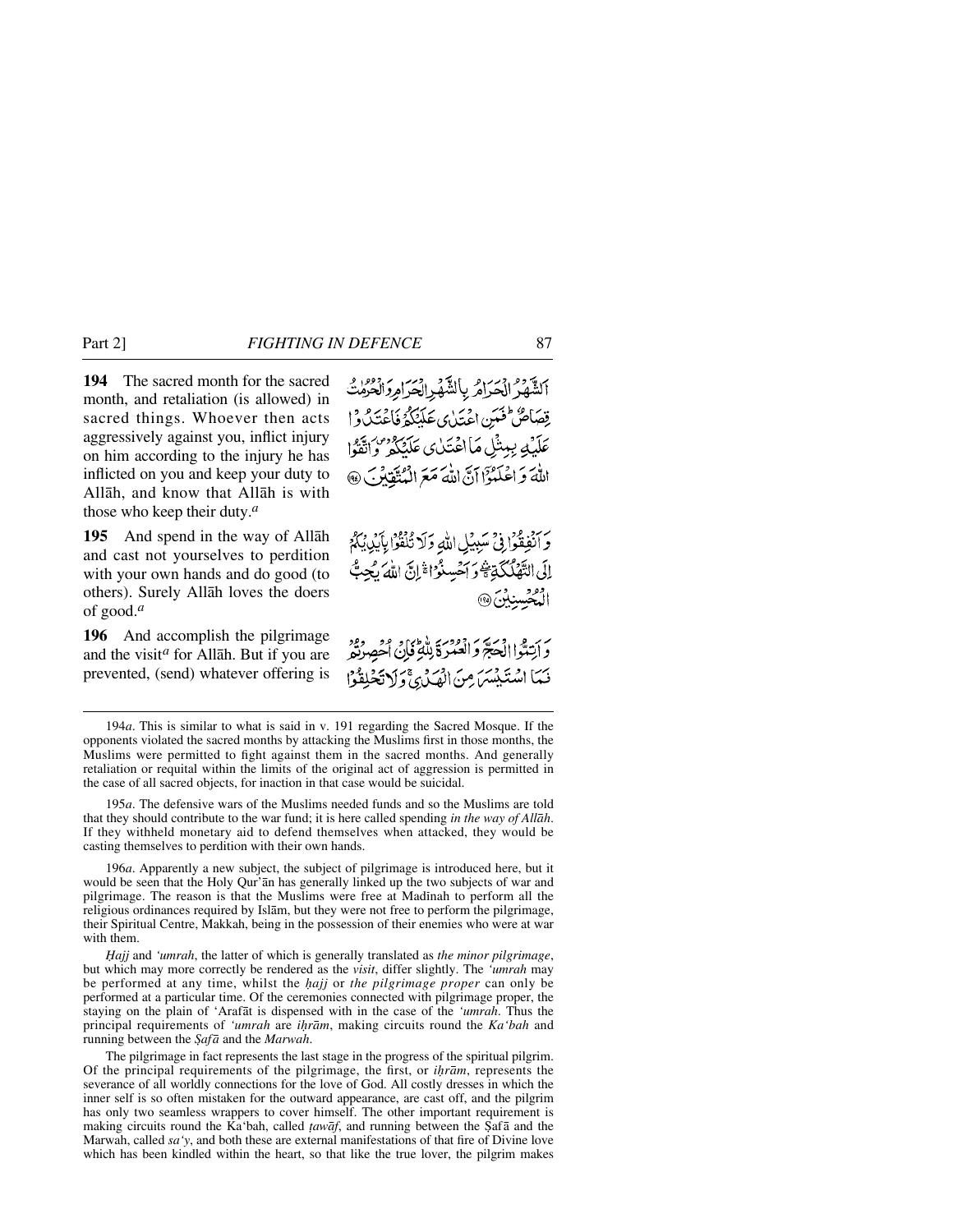easy to obtain;*<sup>b</sup>* and shave not your heads until the offering reaches its destination.*<sup>c</sup>* Then whoever among you is sick or has an ailment of the head, he (may effect) a compensation by fasting or alms or sacrificing. And when you are secure,*<sup>d</sup>* whoever profits by combining the visit with the pilgrimage *<sup>e</sup>* (should take) whatever offering is easy to obtain. But he who cannot find (an offering) should fast for three days during the pilgrimage and for seven days when you return. *<sup>f</sup>* These are ten (days) complete. This is for him whose family is not present in the Sacred Mosque.*<sup>g</sup>* And keep your duty to Allåh, and know that Allåh is Severe in requiting (evil).

ه ودیبرو په پرور در ده کرد تکی طرف داد.<br>پروسکو ځتي پېلغ الهیدي مجینۍ بَرَ وَ كَانَ مِنْكُمْ مَّرْيِضًا أَدْبِ بَٱ أَدَّى مِّنْ رَّأْسِهٖ نَفِدُيَّةٌ مِّنْ صِيَامِ أَوۡ صَدَقَۃٍ أَدْ بْمُلْكَ فَأَذْآ أَمِنْنَهُمْ تَقْتُصُرْهُ يَسَتَعَ بِالْعُبْرَةِ إِلَى الْحَبِّرْ فَيَمَا اسْتَيْشِيَبِرَ مِنَ الْهَدْبِيَّ فَيَ لَّهُ يَجِلُ فَصِيَامٌ ثَلْثَةِ أَتَّامِرِ فِي الْحَجِّ وَ - وَيَدْ إِذَا رَجَعُ نُفْرٌ تِبْلُكَ عَشَرَةٌ كَامِلَةٌ \* ذٰلِكَ لِمَنْ لَّمْ يَكُنُّ أَهْلُهُ حَاضِرِي الْمَسْجِدِ الْحَدَامِ وَاتَّقَوْااللَّهُ وَاعْلَمُوْٓاأَتَّ اللَّهُ شَيْدَكُ الْعِقَابِ

#### SECTION 25: **The Pilgrimage**

**197** The months of the pilgrimage are well known;*<sup>a</sup>* so whoever deterردسر و سرو و» به دور به به به برسرد و در به به<br>الحصر انفهار هغاه من عضل فرص فروس

196*b*. Makkah was still in the hands of the opponents of Islåm, who prevented the Muslims from performing the pilgrimage. According to I'Ab and many other authorities, prevention here means prevention by the enemy and not by a disease, while according to others prevention of both sorts is included (Rz).

196*c*. The shaving of the head is a sign of the pilgrim getting out of the state of *ihrām*. In case of prevention, the offering should be sent to the Sacred House, or if this is not possible, it should be sacrificed where the pilgrims are detained.

196*d*. This is a prophecy that a time would come when the power of the enemy would be completely broken down, and the Muslims would make their pilgrimage to Makkah, safe and secure, not having to fear detention.

196*e*. A combination of *the visit* and *the pilgrimage* means that after the performance of the *visit*, the pilgrim does not remain in the state of *ihrām*, but again enters into that state at the time of the pilgrimage.

196*f*. That is, when you return home after the performance of the pilgrimage.

196*g*. By this are understood those who do not live in Makkah.

197*a*. The well-known months are *Shawwål, Dhu-l-Qa'dah* and the first nine days

circuits round the house of his beloved One. He shows in fact that he has completely surrendered himself to his beloved Master, and sacrificed all his interests for His sake.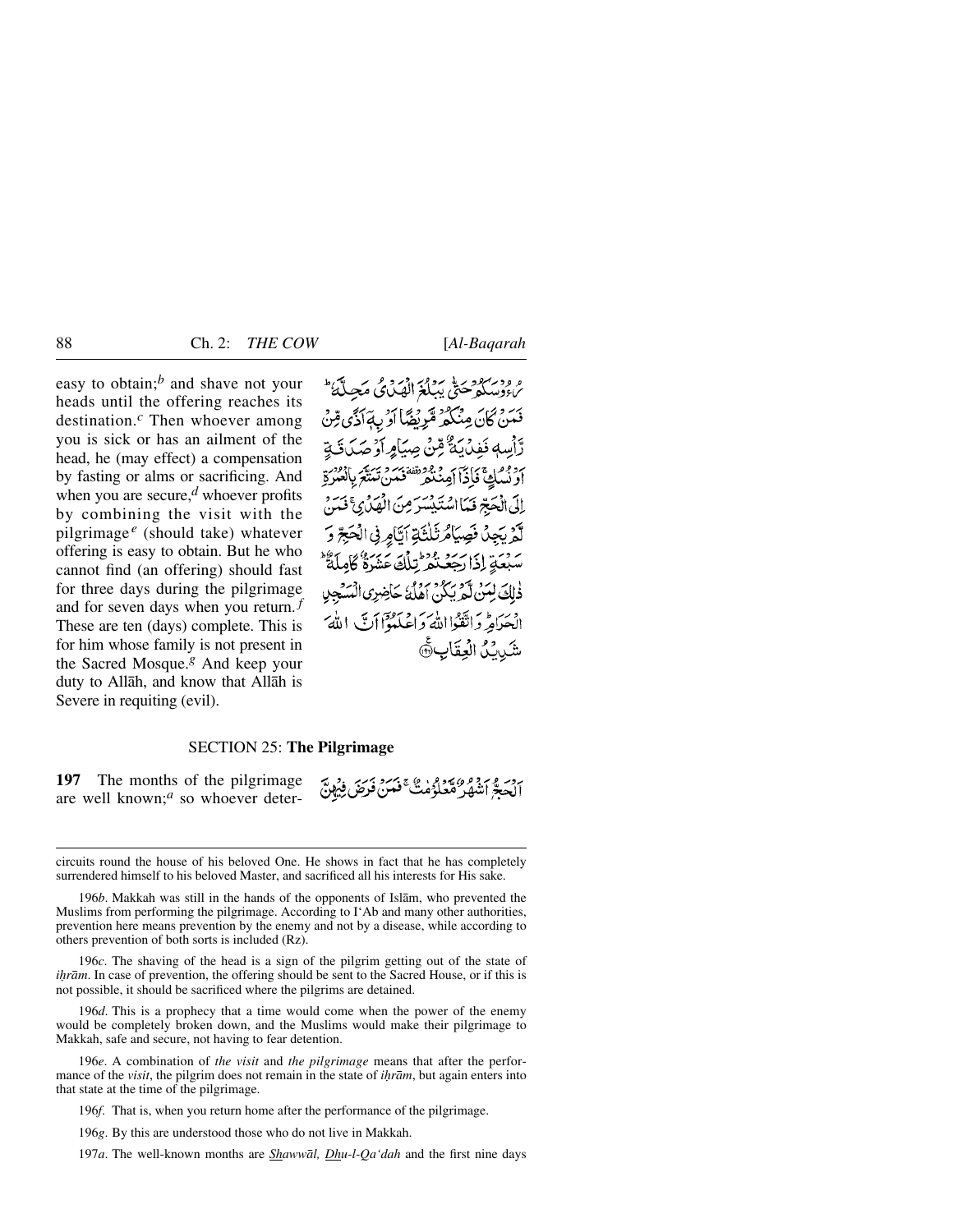mines to perform pilgrimage therein there shall be no immodest speech, nor abusing, nor altercation in the pilgrimage.*<sup>b</sup>* And whatever good you do, Allåh knows it. And make provision*<sup>c</sup>* for yourselves, the best provision being to keep one's duty. And keep your duty to Me, O men of understanding.

**198** It is no sin for you that you seek the bounty of your Lord.*<sup>a</sup>* So when you press on from 'Arafåt,*<sup>b</sup>* remember الْحَجَّ فَلَارَفَتْ وَلَانُسُونَ وَلَاجِنَ الَ فِي الْحَجِّ وَ مَا تَفْعَلُوا مِنْ خَيْرٍ يَّعْكَمُهُ اللَّهُ ۖ وَتَدَبَّهُ وَافْإِنَّ خَيْرَ الزَّايِهِ التَّقَوْى لَهُ وَاتَقَوْنِ يَأْوِلِي الْأَلْبَابِ۞

يْهِ مِنْ عَلَيْكُمْ حُيَاحٌ أَنْ تَسْتَغُواْفَضَلَاقِينْ رَّبِّكُمُ فَإِذَا أَفَضَٰنُهُ مِّنْ عَرَفْتٍ فَأَذْكُرُوااللَّهَ

197*b*. Three things are prohibited in pilgrimage, *rafath, fus∂q* and *jidål*. *Rafath* means *foul, unseemly, immodest* or *obscene speech* (LL). *Fus∂q*, according to a saying of the Prophet, signifies *abusing* (Rz). *Jidål* signifies *contending in an altercation* or *disputing* or *litigating* (LL). The pilgrimage represents the final stage of spiritual progress, and hence the pilgrim is enjoined not to speak words which should be a source of annoyance to anybody. Perfect love of God requires perfect peace with man; hence no offence should be caused to any man. The doing of good to others is recommended instead in the words *whatever good you do, Allåh knows it*.

197*c*. By *provision* (*zåd*) is meant *provision for the journey to Makkah*. Some people used to start for a pilgrimage without sufficient means, on the pretence that they trusted in God for their sustenance. But the words carry a deeper significance, to which a reference is contained in the words *the best provision being to keep one's duty*, or *the guarding of oneself against evil (taqwå)*, showing that provision for the soul which is the keeping of one's duty is more important than provision for the body.

198*a*. Seeking the bounty of the Lord (*al-fadl*) here stands for *trading* (Rz). The word is used in this sense in the Holy Qur'ån in several places, as in 73:20. What is meant is that there is no harm in seeking an increase of wealth by trading in Makkah in the pilgrimage season. Before the advent of Islåm, fairs were held for trading purposes in the pilgrimage season, the most well-known of which were the *'Ukāz*, *Majinnah* and *Dhu-l-Majåz*. The Muslims thought that to do any work for worldly gain was inconsistent with the lofty spiritual object which they had in view in the pilgrimage (B. 25:150). They were told that it was not so and that worldly advancement could be combined with spiritual progress. Conferences could also be called at Makkah during the pilgrimage, to inspire the Muslim world with a unity of purpose in their political outlook as also for the solution of other world problems.

198*b*. 'Arafāt is the place where the pilgrims assemble on the 9th *Dhu-l-Hijjah*. It is at a distance of about nine miles from Makkah. Here the vast gathering from all countries and nations clad in one dress, with one utterance, *labbaika Allåh-umma labbaika* (here I am, O Allåh, in Thy Presence), declares the glory of God. Here the Imåm standing on *Jabal Rahmat*, the Mountain of Mercy, addresses the whole meeting. The word *'Arafāt* is derived from *'arafa, he knew*, or *acquainted himself with*, a thing, and there is undoubtedly a reference in this name to the fact that here men feel truly the august Divine presence. *Ifå˙ah* signifies *the advancing* or *pressing on in journeying with multitude* (LL).

of *Dhu-l-Ïijjah*. It is in these days that a man can enter into the state of *i√råm* for performing the pilgrimage.